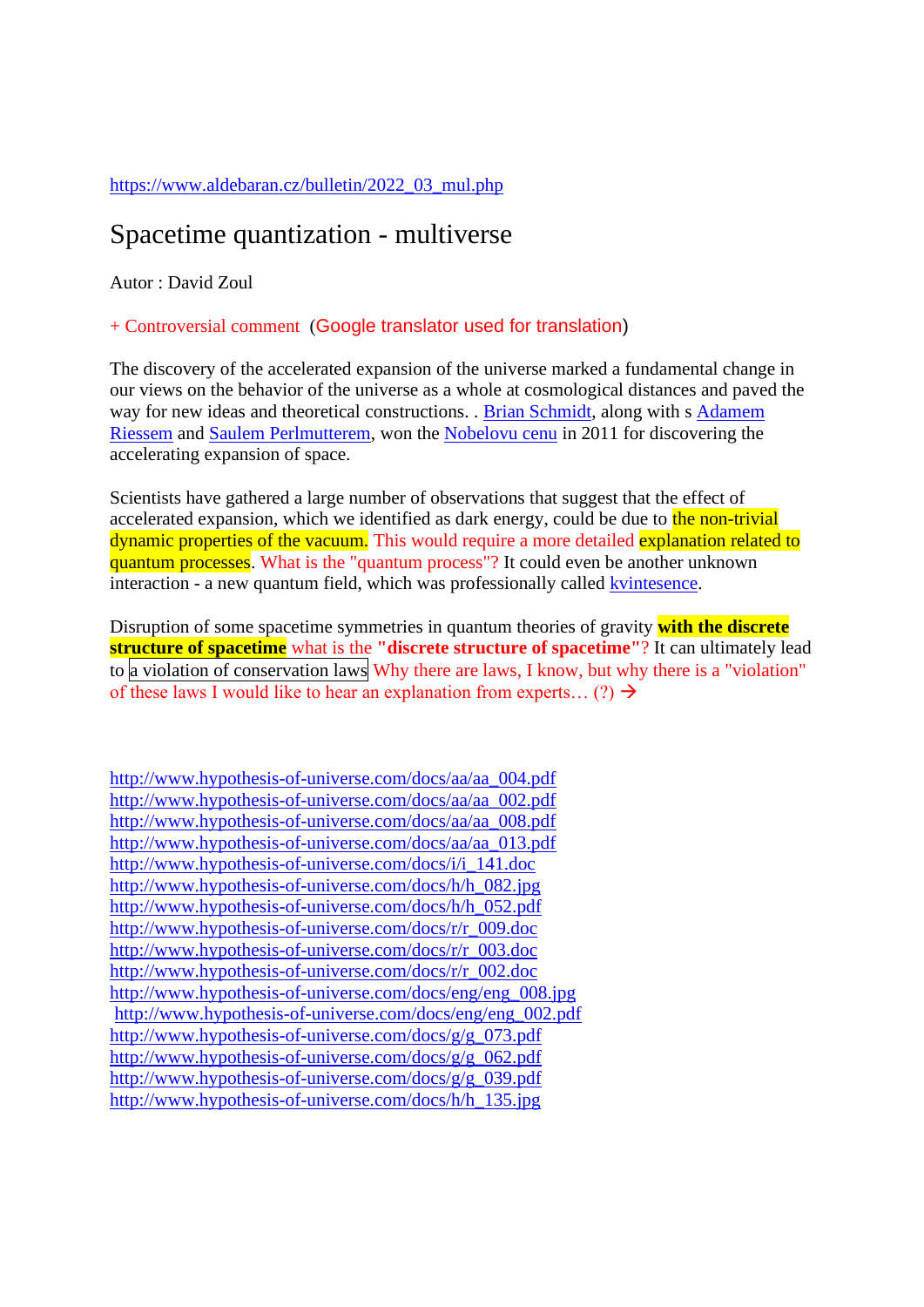and the spring of energy  $\overline{as}$  if  $\overline{out}$  of "nothing", as we are witnessing in the case of dark energy. Just *"as if"*, because dark energy "springs" from the "foam" of the vacuum, so it is "born" because of the "curvatures of dimensions  $3 + 3$  space-time" on the Planck scales, where the curvatures are strong - boiling foam of dimensions and .. and for reasons essence of the origin of every matter (and fields) that this is the **"curvature of dimensions"** of spacetime.

**Multiverse** - a multiverse, an assumption of some cosmological models or interpretations of quantum theory, according to which there can be a large number, perhaps even an infinitely many different separate universes.

**Anthropic principle** - the claim that the universe has exactly such parameters to suit man. If there are multiple universes at the same time, we live in exactly where life of our type could have evolved, and therefore we should not be surprised that the parameters of our universe are primed so that life can arise. A slight deviation from the values of the basic constants or other parameters would mean the creation of a completely different universe, where life could not exist as we know it. The name Anthropic Principle was first used in 1968 by Brandon Carter. The only scientific basis found so far is the multiverse hypothesis: there are many different universes, and life originates exactly where the conditions are. The anthropic principle has its rock supporters and opponents. Opponents generally argue that the anthropic principle diverts attention from the study of real initial conditions in space.

Chaotic inflation - one of the inflation scenarios that explains the characteristics of our universe. Chaotic inflation involves quantum fluctuations in the inflaton field (it can in principle also be created by the fluctuating micro-curvature of spacetime. This would require more interpretation. There is nothing about it on the Internet.) In the pre-inflationary phase of the universe.

 My HDV is basically based on such an idea, the idea that after the big bang "there was a state of extreme curvature of  $3 + 3$  D space-time - foam of dimensions and in it the genesis (when alternating symmetries with asymmetries) begins to realize the structure of matter and fields and also and the sequence of laws. The basis of HDV here is the emergence of big-bang Is  $\rightarrow$  the emergence of big-bang

```
http://www.hypothesis-of-universe.com/docs/aa/aa_178.pdf hi page 4
http://www.hypothesis-of-universe.com/docs/aa/aa_174.pdf
http://www.hypothesis-of-universe.com/docs/aa/aa_171.pdf
http://www.hypothesis-of-universe.com/docs/aa/aa_159.pdf here page 6 + page 9 + page 13
http://www.hypothesis-of-universe.com/docs/aa/aa_161.pdf
http://www.hypothesis-of-universe.com/docs/eng/eng_047.pdf
http://www.hypothesis-of-universe.com/docs/aa/aa_148.pdf here page 7+8+9
http://www.hypothesis-of-universe.com/docs/aa/aa_147.pdf
http://www.hypothesis-of-universe.com/docs/aa/aa_145.pdf
http://www.hypothesis-of-universe.com/docs/aa/aa_144.pdf
http://www.hypothesis-of-universe.com/docs/aa/aa_130.pdf
and then there are more and more thoughts on the topic of Big-bang on other websites.
```
What about Big Bang?

\*) [http://www.hypothesis-of-universe.com/docs/aa/aa\\_046.pdf](http://www.hypothesis-of-universe.com/docs/aa/aa_046.pdf)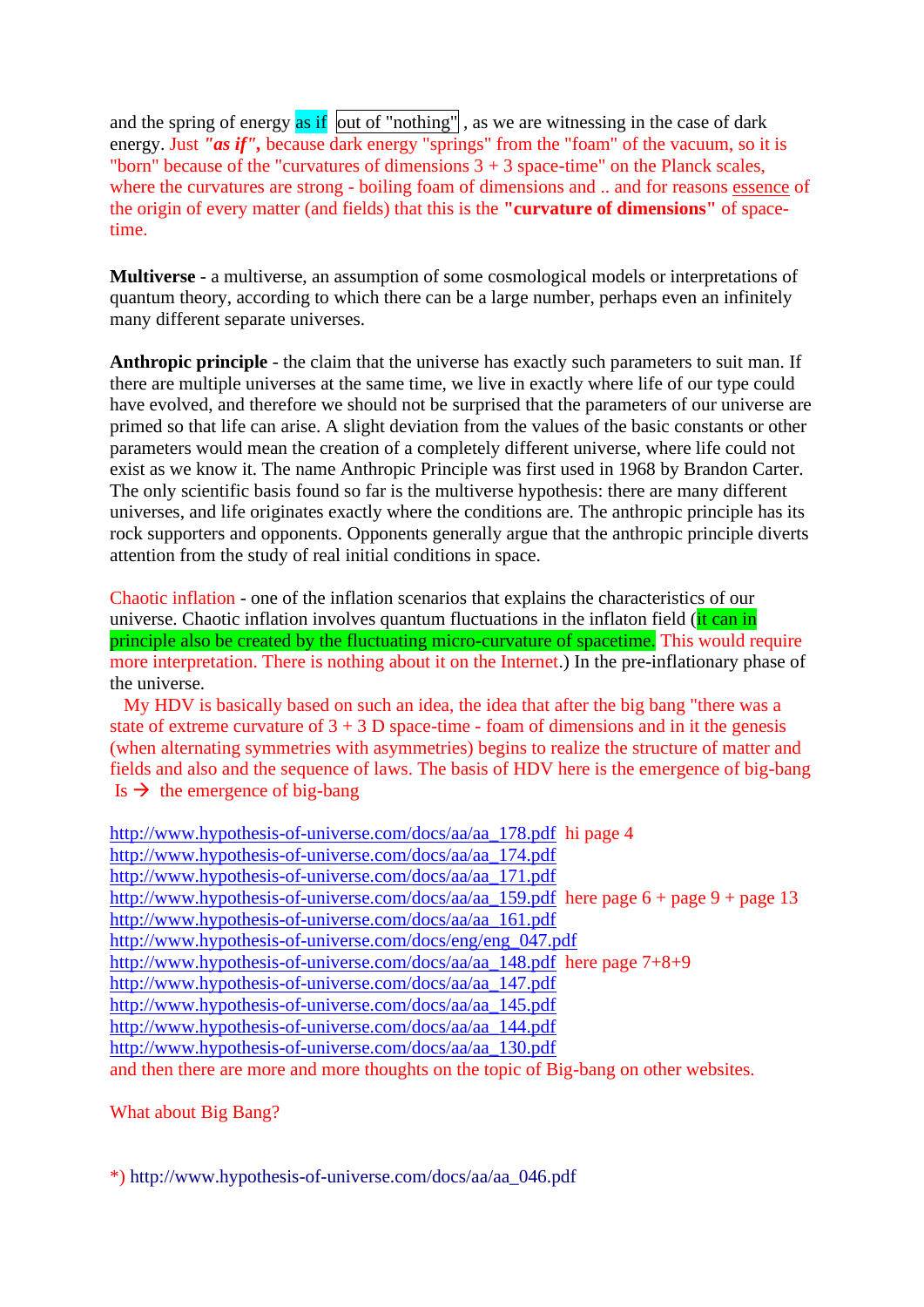; [http://www.hypothesis-of-universe.com/docs/aa/aa\\_054.pdf](http://www.hypothesis-of-universe.com/docs/aa/aa_054.pdf) ; [http://www.hypothesis-of-universe.com/docs/aa/aa\\_065.pdf](http://www.hypothesis-of-universe.com/docs/aa/aa_065.pdf) : [http://www.hypothesis-of-universe.com/docs/aa/aa\\_067.pdf](http://www.hypothesis-of-universe.com/docs/aa/aa_067.pdf) ; [http://www.hypothesis-of-universe.com/docs/aa/aa\\_081.pdf](http://www.hypothesis-of-universe.com/docs/aa/aa_081.pdf) ; [http://www.hypothesis-of-universe.com/docs/aa/aa\\_089.pdf](http://www.hypothesis-of-universe.com/docs/aa/aa_089.pdf) ; [http://www.hypothesis-of-universe.com/docs/aa/aa\\_147.pdf](http://www.hypothesis-of-universe.com/docs/aa/aa_147.pdf) : [http://www.hypothesis-of-universe.com/docs/eng/eng\\_054.pdf](http://www.hypothesis-of-universe.com/docs/eng/eng_054.pdf) ;

What about Big-bang ?

[http://www.hypothesis-of-universe.com/docs/aa/aa\\_085.pdf](http://www.hypothesis-of-universe.com/docs/aa/aa_085.pdf) : [http://www.hypothesis-of-universe.com/docs/aa/aa\\_089.pdf](http://www.hypothesis-of-universe.com/docs/aa/aa_089.pdf) ; [http://www.hypothesis-of-universe.com/docs/aa/aa\\_098.pdf](http://www.hypothesis-of-universe.com/docs/aa/aa_098.pdf) ; [http://www.hypothesis-of-universe.com/docs/aa/aa\\_099.pdf](http://www.hypothesis-of-universe.com/docs/aa/aa_099.pdf) ; [http://www.hypothesis-of-universe.com/docs/aa/aa\\_102.pdf](http://www.hypothesis-of-universe.com/docs/aa/aa_102.pdf) ; [http://www.hypothesis-of-universe.com/docs/aa/aa\\_105.pdf](http://www.hypothesis-of-universe.com/docs/aa/aa_105.pdf) [http://www.hypothesis-of-universe.com/docs/aa/aa\\_109.pdf](http://www.hypothesis-of-universe.com/docs/aa/aa_109.pdf) ; [http://www.hypothesis-of-universe.com/docs/aa/aa\\_123.pdf](http://www.hypothesis-of-universe.com/docs/aa/aa_123.pdf)

The potential energy of the inflaton field  $\Pi$  is proportional to  $\Pi^4$  and does not contain local minima (false vacuums). Chaotic inflation was designed by the Russian physicist Andrei Linde in 1986 (I "foam foam vacuum" in 1982, ie the foam of curved dimensions of two quantities : **L**ength and **T**ime) and also proved that chaotic inflation can be persistent under certain conditions. With chaotic inflation, there are areas of space in which the field is strong enough and almost homogeneous, which is effectively generated by the cosmological term of Einstein's equations, which then causes gravitational repulsion in the De Sitter universe. It is not proven experimentally or observationally and even mathematically this member is controversial.

**Eon - epoch**, era, historical period. The word comes from the Greek aion and the Latin aeon. In conformal cyclic cosmology, it denotes the duration of one cosmic period between two big bangs.  $\rightarrow$  Hypothesis no less "smarter and more educated" than my HDV

# Extreme manifestations of dark energy - Big Rip and inflationary universe

In the classical model of gravity - Einstein's general theory of relativity - the kosmologická [konstanta](https://www.aldebaran.cz/glossary/print.php?id=1611) corresponds to the energy and pressure of a universal quantum vacuum and is constant in space-time. In the <u>kvintesenčním</u> model, dark energy is related to a certain universal quantum field (dilaton field), which tends to some finite state.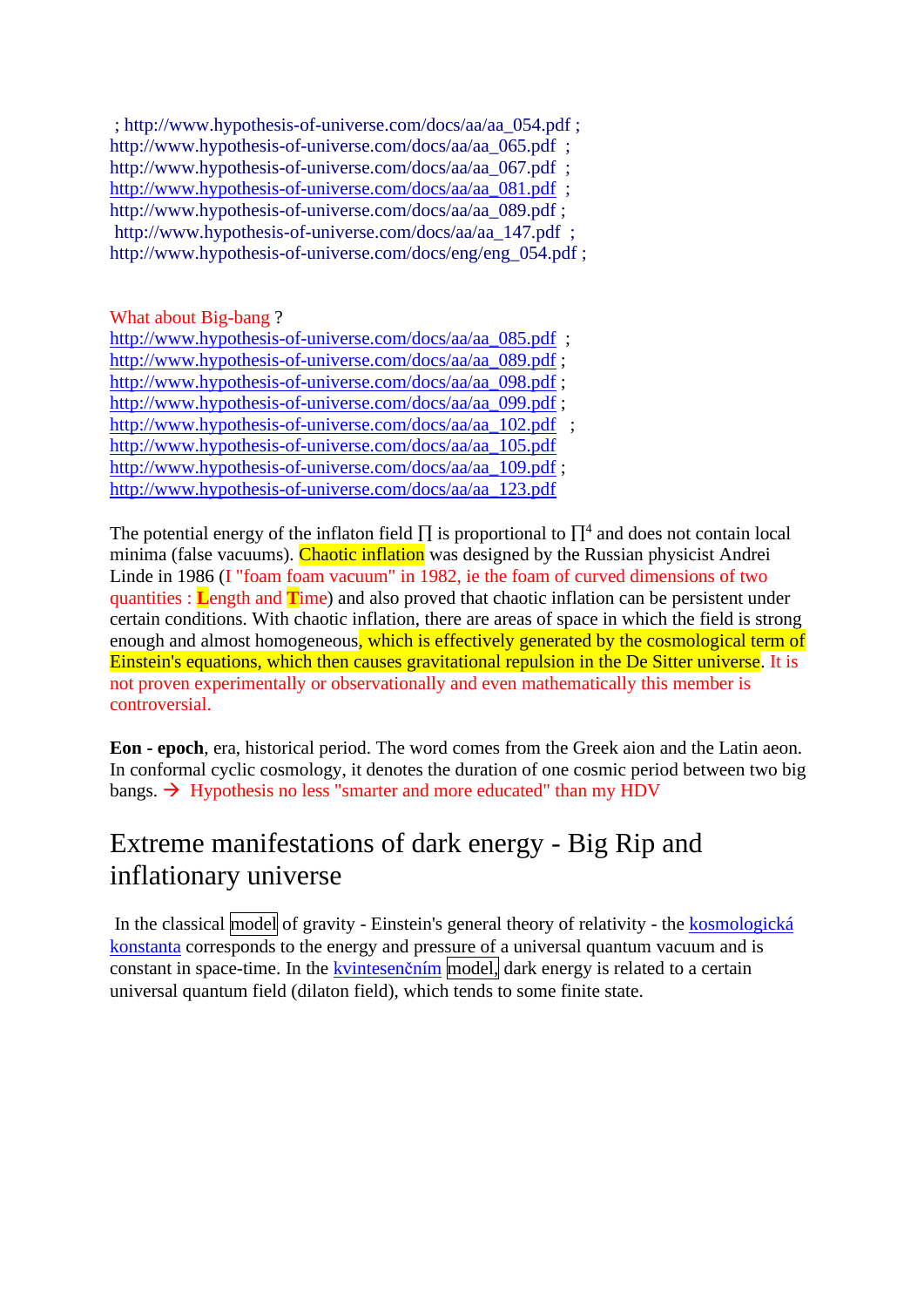Robert R. Caldwell (\*1962), Marc Kamionkowski (\*1965), Nevin N. Weinberg (\*1978)

Physicist Robert Caldwell of Dartmouth College and his colleagues Marc Kamionkowski and Newin Weinberg z [Caltechu](https://www.aldebaran.cz/glossary/print.php?id=1287) added a third possible variant to the model  $=$  hypothesis. In the Caldwell **model** with so-called "phantom energy", which is an extreme form of [kvintesence](https://www.aldebaran.cz/glossary/print.php?id=175) there is no stable vacuum quantum state in the model  $=$  hypothesis and energy density together with the pressure causing the universe to expand increase over time (in ordinary gases the pressure expands with gas expansion) . As a result of this cosmology, all the bonds that hold the systems together will break at some point before the end of the universe, and matter will eventually disintegrate - explode.  $\rightarrow$  Hypothesis, (poor interpretation) which is no better than my HDV.

In the phantom-controlled universe **model**, the universe expands at an exponentially increasing rate. At the same time, however, it means that the size of the observable universe is constantly decreasing, the distances to the edge of the observable universe, which is moving away at the speed of light, are getting smaller and smaller. **The model** assumes that after the "end time" end time is when? occurs, the so-called "Big Rip", in which all ???? distances diverge to infinity. Mr. Zoul probably thinks that the distance from us-observer to the quasar and to Mars will be "the same = diverged to infinity" (?), Zoul said that "all" distances from my shoe to his shoe…. This cosmological hypothesis by Mr. Zoulem - autor was published in 2003.. My HDV was published in 2001 It deals with the final destiny of the universe, in which there is cosmic matter (created from Nothing in finite quantity and in the same quantity at the end of the Universe is said to disappear), galaxies, atoms and subatomic particles gradually divided who / what divided matter? and divided the "who-what" into "what"? accelerating the expansion of the universe at a certain time in the distant future.. The hypothesis depends crucially on the type of dark energy in the universe. The key value is the [parametr](https://www.aldebaran.cz/glossary/print.php?id=4) *w*- the ratio between the pressure of dark energy and the density of normal energy. The authors of this hypothesis calculate the time from now until the end of the universe, according to the relationship

 $t_{\text{rip}} - t_0 \approx 2 / [3 |1+w| H_0 \sqrt{(1-Q_{\text{m}})}], (1)$ 

where W is a degree of repulsive forces of dark energy, H<sub>0</sub> is Hubble constant and  $Q<sub>m</sub>$  is the current value of the [parametru](https://www.aldebaran.cz/glossary/print.php?id=250) *Ω* for all mass in space. Until now, the author D.Zoul did not say either a word of "space-time quantization", although it is the name of his work, it seems that the interpretation diverges from his intention. Perhaps it will be below The authors point out that experimental evidence shows that W is actually very close to -1. In our universe,  $\Omega_{\rm m}$  dominates. The more (1 + w) approaching zero, the more distinct (in time) is *Big*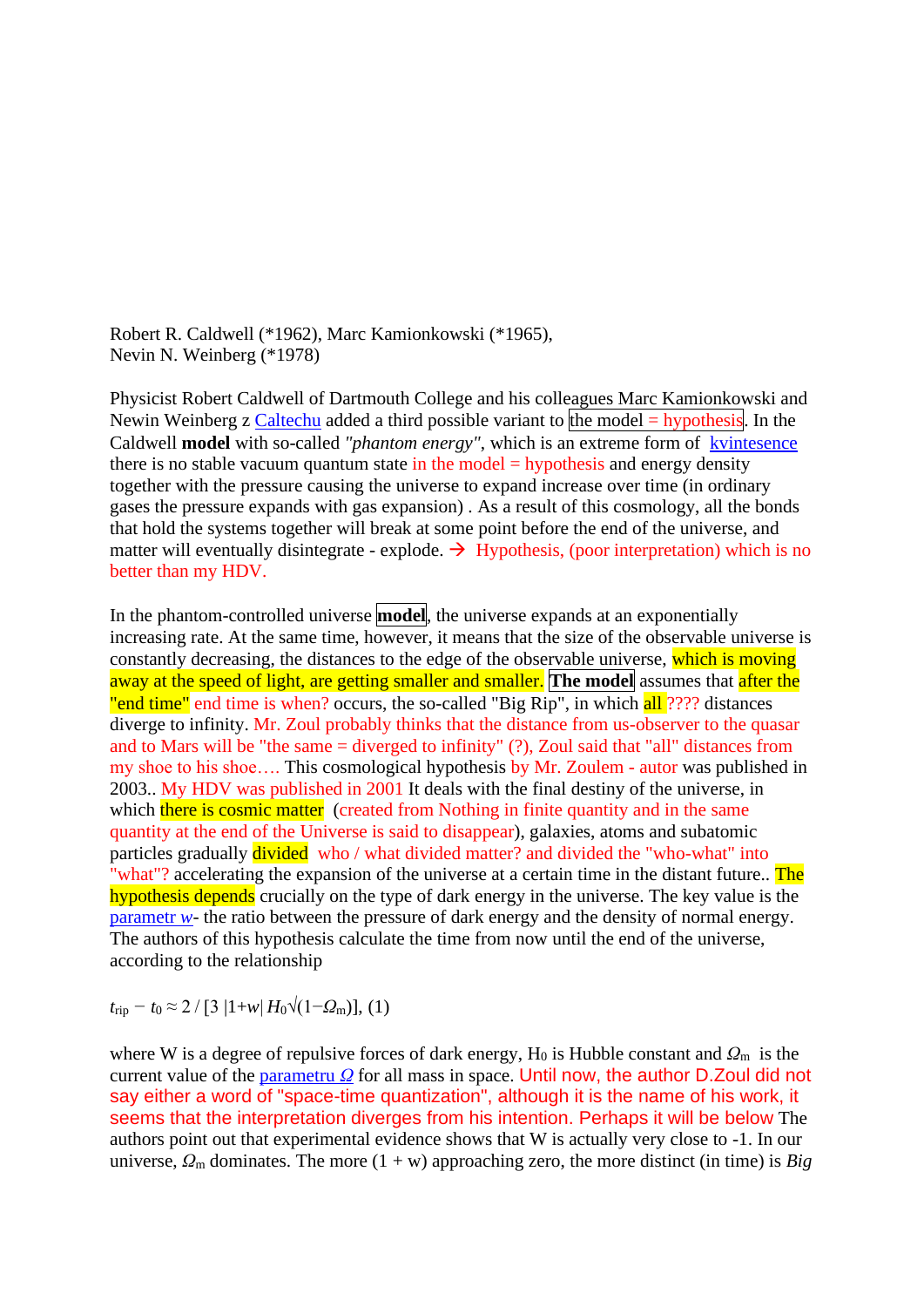*Rip* If the par parameter was exactly -1, then Big Rip could never occur, regardless of  $H_0$  or *Ω*m. values.

For example, in a model scenario for  $W = -1.5$ , one billion years before the end. At the end of the passage of time? ... Why "ends" in this model ??? Individual galaxies will be so visible to each other. And when they are invisible to each other, it's the "endless space-time" that stopped running time ??? At the moment, when the same meets the stars in the galaxy, the universe will be only 60 million years old. At that time, galaxies will be compensated and no stars are observable in the night sky. Three months before the end, they break the planets from the Sun and spill into the interstellar space. In the last minutes, stars would be torn and only 30 seconds before the end will explode our country. Then things take a quick gradient. By this time, the author D.Zoul did not say a word about "quantization of space-time" and seems to diverges the interpretation from the intention

At the moment, when the universe is only  $10^{-19}$  seconds, molecules, atoms and then their cores are collapsed. And reason ? Because "stretches" the universe? Or because it "stretches" the distance of any points ??? In the last fraction of the second windows and individual quarks forming baryons, The reason for "flying" is not here. Because "Spread Length"? Thus, the length dimension Finally, there will be nothing but empty space. Without time ??? Yes? And why "empty"? Where did the galaxy disappear? The complete breakdown of elementary particles in the last fraction of the second existence of the universe causes the status of energy  $\sim$  mass in the next time it will be identical to the state (known as false vacuum), from which our universe has came from 13.8 billion years. In that case there are several questions. The first statement of Mr. Zoul was that "at the end" (space?) There will be space empty, but then it means that this "end" is not the same with the "beginning". The second question: When and how and where appeared  $=$  all matter  $\sim$  energy? "in the beginning". The second question: When and how and where appeared  $=$  all matter  $\sim$  energy? "At the beginning" When one physicist (finally) read HDV, they will have to acknowledge that this idea is more attractive. **The idea that the universe once gulped from vacuum** thanks to the initial fluctuation and is now gradually returned to the basic vacuum state by making space foam bubbles (mass as we know it) will gradually crack, until the universe in the penetration is completely understood **is extremely beautiful** exceedingly praised, even sometimes I speak of HDV thought is extremely beautiful

Yes ..., but once, Lord, you know that the idea of HDV is even more beautiful ...; The universe failed from vacuum, but the **mass** "grew" from space-time - from vacuum foam  $3 + 3$ dimensions style "curves = collapse" dimension and length and time into **club-geesepackages** on pledge size scales Planck sizes ((( *which is much elegant idea, Less fantasmoric than "strings of Nothing" in string theory, where they are also similar to these strings "curls and package")))* outside these packages (elementary particles of matter), the space-time started unpacking, so that very crooked  $3 + 3$  dimensional foam Spirits and the "specially" crooked states of space-time, which have acquired the character of fields, physical fields ... 4 to 5 fields were born; The rest of the space-time foam, outside, continued and continued to expand to the present form of intergalactic space, maybe even with the participation of that inflationary phase in the first seconds, what affected the length dimension ... and it is not excluded that transformations during the aging of the universe have also received "time inflation "(In another position other than spatial inflation), ie transformations, transformations !!! **The tempo of the passage of time** that may not be the same in different stages from the bang everywhere, and always the same as we observe it on Earth.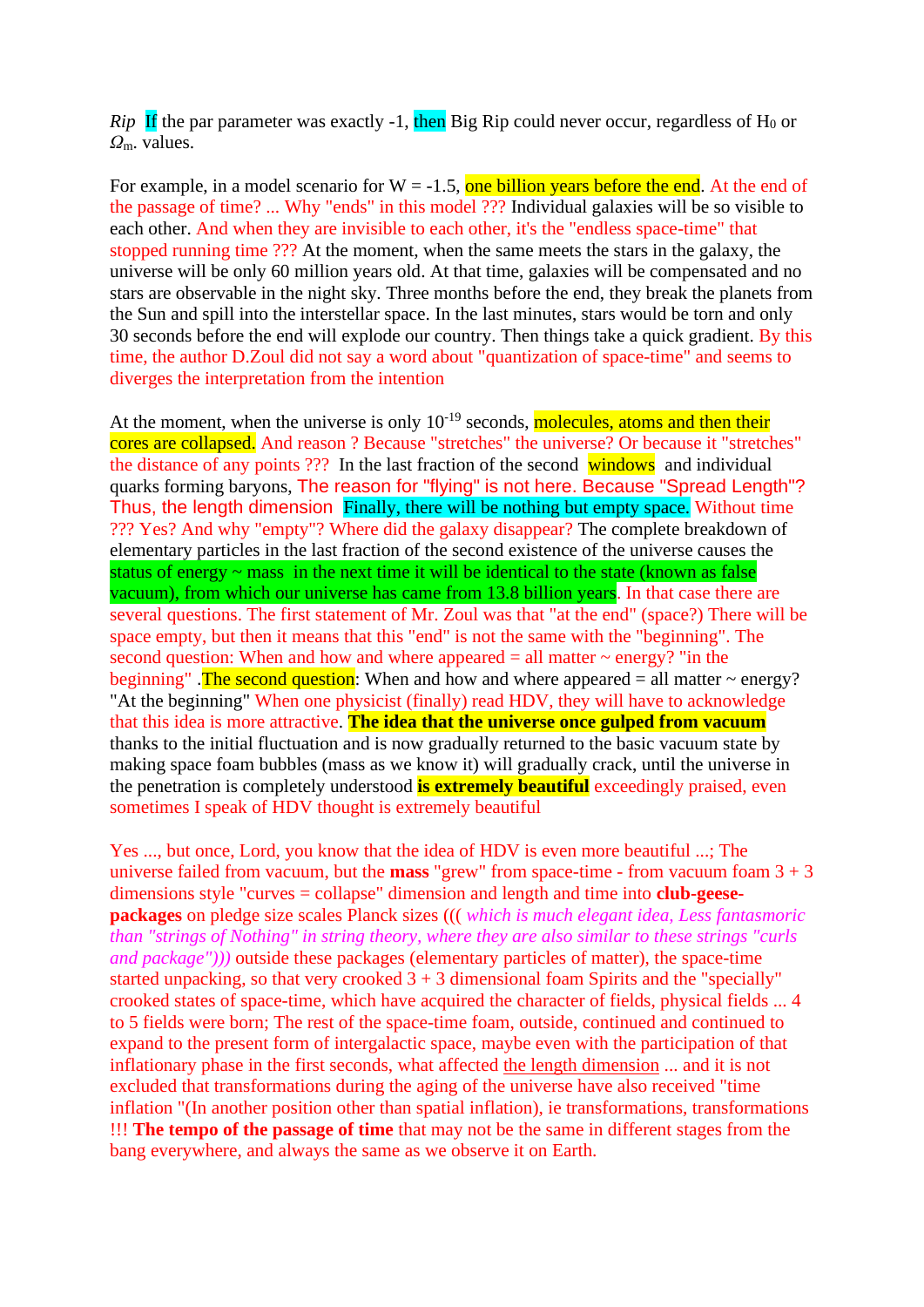..the idea that the universe once fell out of vacuum extremely beautiful and easy simple simple all **singularities**, yes ... simple, magical and simple is the idea of HDV: "Jump change" of the space before the bang on the state after the bucket ... from the state of absolutely Euclidovsky flat, infinite, without a mass, without the passage of time, without expanding with different non-accelerations ... on the state of extremely curved space-time - dimensional foam - whistling vacuum where "homogeneity" foam changes a) Packages = elemental particles and b) by dropping  $3 + 3$  dimensions on the field and then the "mixture of bogus of intergalactic space" ..., etc.  $\rightarrow$  10,000 HDV. With other Thezem, thoughts in HDV that crooked (collapsed) states of dimensions representing the mass (and their conglomerates atoms, molecules, compounds, etc.) "float" in fewer curves fields and the fields still "float" in the base grid  $=$  raster Euclidian space-time flat sudden points of turnover and other oddly unnatural things. Yes, Singularity won't be a "sudden turnover" but possible location = our shaking universe in a non-medical endless Euclidian space-time, where the "location = our universe" can be any small  $=$  large ... Slingularity  $=$  Skoronula  $=$  Skoronula ... Our universe "floats" in At the same time, the  $3 + 3$  d ratio at the same time offers space for subsequent vacuum fluctuations, fluctuation of correctionation of space-time dimensions \*, which can then give rise to a new universe from energy, noó, the universe does not arise from energy ... Energy is generated by "diameter curves" space-time ... etc. See HDV. This was left here after our current universe.

According to this concept, the universe never had to be in singular condition, (even according to the HDV concept, and was not in the singular state: it occurred - Jump - change in the state of the tongue space on the crooked state of space-time), but due to quantum-gravitational fluctuations spontaneously formed from a vacuum filled with virtual particles and the field. No, it's different. By the way: I still miss the interpretation "about quantization" .., ie "what", sir, "quantum"? Mass? Or timage? And why do you quantize space-time? We-People - Observer on scale size somewhere nearly in the middle [http://www.hypothesis-of](http://www.hypothesis-of-universe.com/docs/c/c_017.jpg)[universe.com/docs/c/c\\_017.jpg](http://www.hypothesis-of-universe.com/docs/c/c_017.jpg) We see = we observe on the plenary scales of the vacuum foam, which is continuous, but we eat We observe as ... as ... as "dilapidates" ...; Like...Jako field zero and one ....; as alternating "Nothing" and something "...; as ... as "quantums-balls" and "gaps". (here collected images for visualization to abstraction)  $\rightarrow$  [http://www.hypothesis](http://www.hypothesis-of-universe.com/docs/c/c_016.jpg)[of-universe.com/docs/c/c\\_016.jpg](http://www.hypothesis-of-universe.com/docs/c/c_016.jpg) ; [http://www.hypothesis-of-universe.com/docs/c\\_029.jpg](http://www.hypothesis-of-universe.com/docs/c_029.jpg)

Sufficient quantum fluctuations, similar to the birth of our universe, can occur elsewhere. There were a number of different independent universes. Such anticipated set of spontaneously emerging universes from quantum fluctuations creates a sort of **"fractal tree"** of new and new worlds. HDV is more elegant and more realistic. If there are such "multiple" universes, then what we have been called the universe, it can result only one large bang (or quantum fluctuation) from many others, similar to our sun just one of many stars arising in a similar way in the galaxy. For the universe, the place of the existing name "Universal" would be a more fitting designation "**Multiverzum**". I enjoyed the term, the expression of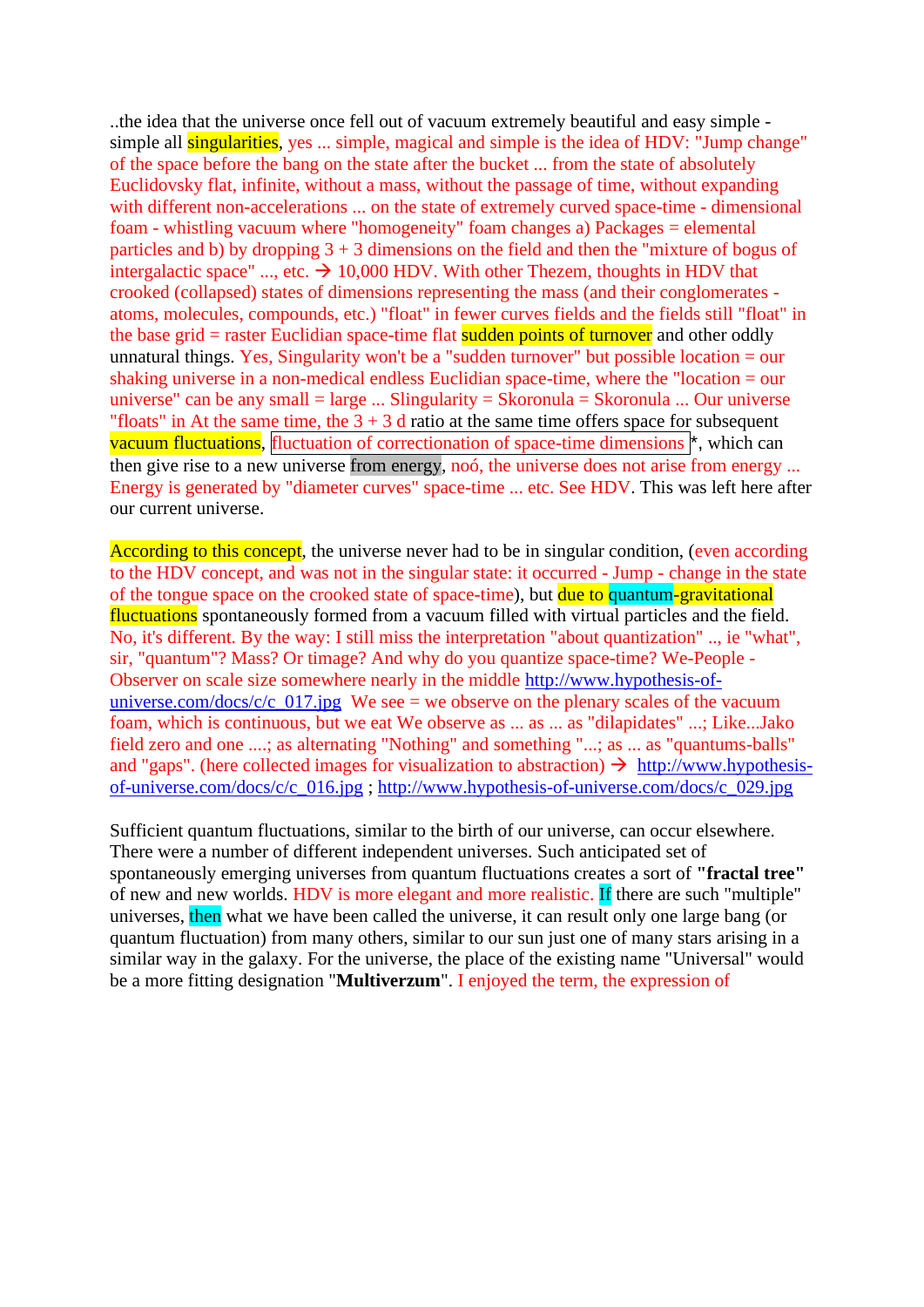**Vel-Universum**, and in his site "swims" then "our universe" ... like a swimming crooked states of space-time in fewer space-time ...

Obr. 1: Multiverzum jako "fraktálový strom". Zdroj: Andrej Linde, Scientific American.

Quantum Fluctuation Vacuum Maybe everywhere and constantly "spews" new and new universes with a variety of properties. In alternative HDV visibility, it will result in a mass of its basic elements: quarks and leptons and bosons of vacuum foam as collapsed wavelobal dimensions dimension length and time, similarly unpacking bores, arranges ..., etc., as described thoroughly on others places of HDV. Thus, according to these concepts, the entire universe appears as a blowing "foam" yes, even in HDV as foam  $3 + 3$ dimensions that are expanding = expanding dimensions "Bubbles" - separate universes, each followed by their own laws of physics. Well, it's a lot of bold think we're one of some universes, and every other universe has its own laws of the universes live "their own life". Just hypothesis tumbled our whole visible universe is just a small area in one of these "bubbles". But very little "bubbles" has **physical and geometric properties suitable** for creating more complex structures - galaxies, stars, planets and finally life. Which properties are suitable and which not? Lord Zoulo? In light similar concepts, it **shows** who shows and what it advocates ??? Lord, so far (here on the seventh page) still speculation still speculation that traditional (and it would seem that a matter of course) a cosmological requirement that the multivormir as a whole during expansion becomes homogeneous and isotropic, is not necessary - it is enough to show these properties "Mini-space-times", or at least the metagalaxy in which we live.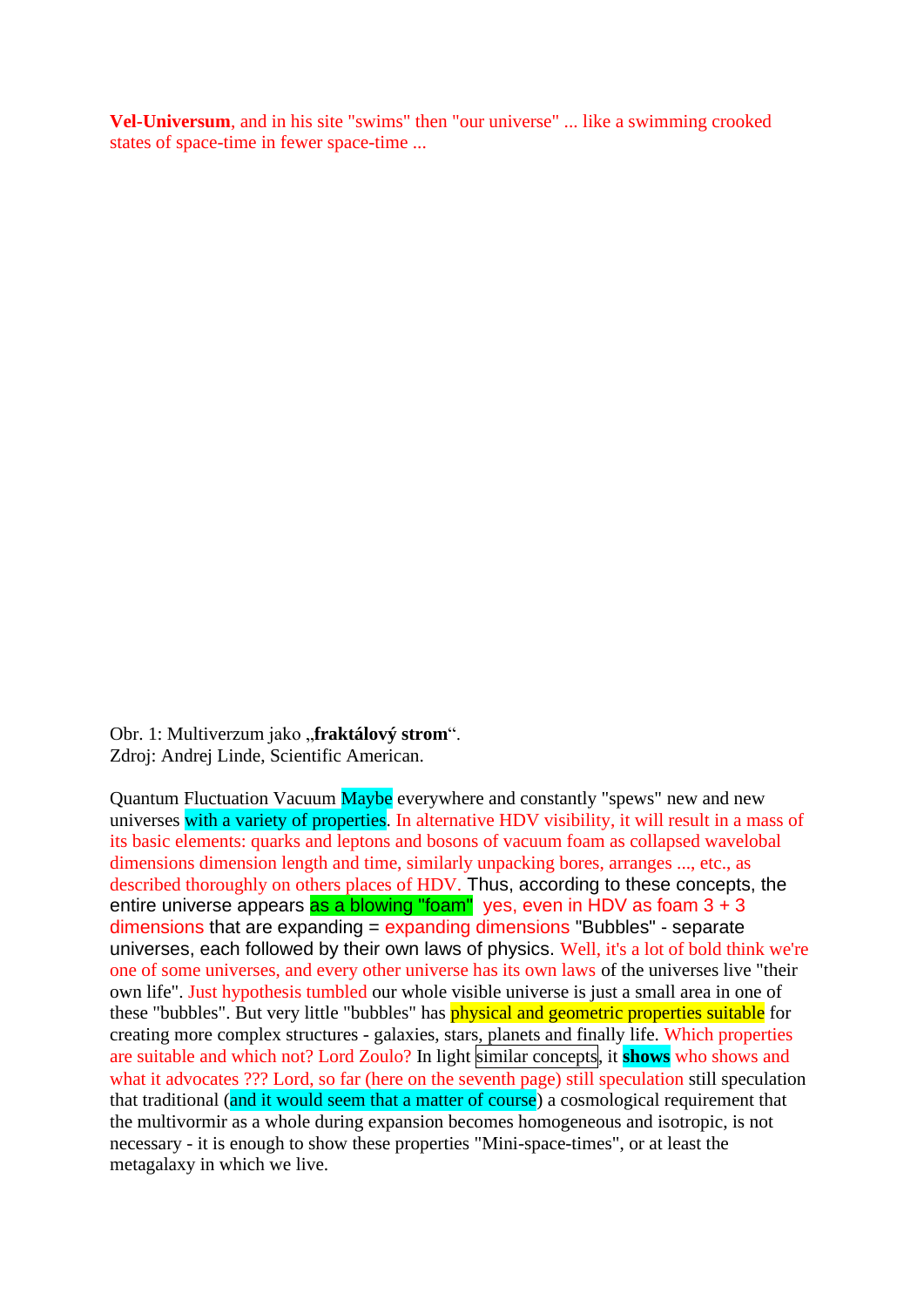The emergence of the universe from "nothing" may seem strange and unacceptable, contrary to all our knowledge. O.K. However, the definition of "nothing" is different here from the usual meaning of the word. In quantum physics, "nothing" = "vacuum" means space,  $=$  spacetime in which elementary particles constantly begin and end their existence **in vacuum fluctuations** for short moments. Oh, then according to this definition (non-speculation) if matter arises "out of nothing", it means that it arises from the dimensions of space-time… and it is already HDV. In a kind of **"space-time foam"** , in the throes of vacuum fluctuations, tiny submicroscopic "universes" If these statements apply, then the idea is that the material elements also arise "in space-time foam" by packing  $=$  packing dimensions. The vast majority of these emerging "bubble" universes immediately collapse and disappear, but **according to** the laws of quantum probability can here and there there is a large fluctuation that is capable of further development - inflationary expansion. In addition to "our" universe, other universes can also arise ?? in a [topologicky](https://www.aldebaran.cz/glossary/print.php?id=354) different space. However, these are still only speculations and therefore the wish of man's wish that it be so. In order to create other universes besides our universe (which is confirmed)

The inflation scenario of a very early universe solves, so to speak, "one blow" some of the most important problems of contemporary cosmology: Why is the universe so perfectly homogeneous and isotropic on a large scale, why is the average density of matter in space so close to critical density? (Also, a scenario other than "hurray-inflation" could create a homogeneous and isotropic state of the global universe. [Http://www.hypothesis-of](http://www.hypothesis-of-universe.com/docs/c/c_239.jpg)universe.com/docs/c/c 239.jpg ) "inflation" could create a homogeneous and isotropic state of the global universe. with a spectrum suitable for the formation of observed galaxies, and why the universe is not filled with magnetic monopoles and other "exotic" particles. Why ? There were no magnetic monopolies and "exotic" particles that were not in the universe, there could be other reasons than "hurray-inflation"! (?) And if the global universe is exterminated at the observed large scales, it does not mean that it must be exterminated at the small scales.

In cosmology, until now, most of the observed properties of the universe (homogeneity and isotropy, initial expansion rate, scale of inhomogeneities for galaxy formation, entropy per one baron, etc.) have always had to be "built in manually" into the model as initial conditions. In the [inflačním](https://www.aldebaran.cz/glossary/print.php?id=730) model, however, the initial conditions are irrelevant, because inflation expansion effectively "erases" all the details of the universe that was before the inflation phase. Inflation has blown up "straightened" the global curvatures of space-time, which were in a foamy state after the Big Bang, in space-time foam, but it does not straighten out already implemented packages-balls of space-time, which were already realized before inflation and remained with "the clones" represent the mass elements of the Standard Particle Model. Inflation "straightens" the space-time grid  $3 + 3D$ , in which more crooked states of space-time such as fields still float. Avalanche-growing expansion almost perfectly smoothes the universe. However, it does not smooth out structures  $=$  wave packs that have already "frozen" before inflation as elementary particles, ie as packs of coiled dimensions. According to the inflation model, the current structure of the universe is not the product of some unknown initial conditions, but is solely the result of the fundamental laws of physics - the laws of quantum field theory, including the gravitational one. Thus, for the first time, we encounter a physical theory that, in addition to the dynamics of evolution, solves (or rather circumvents) **the problem of initial conditions.** Which "conditions" bother cosmologists and which do not know! Where "came from ???? And what conditions do cosmologists need and what does the Universe need ??? Into which box do the "conditions" for the formation of matter fit? Mr. Zoul, do you know that?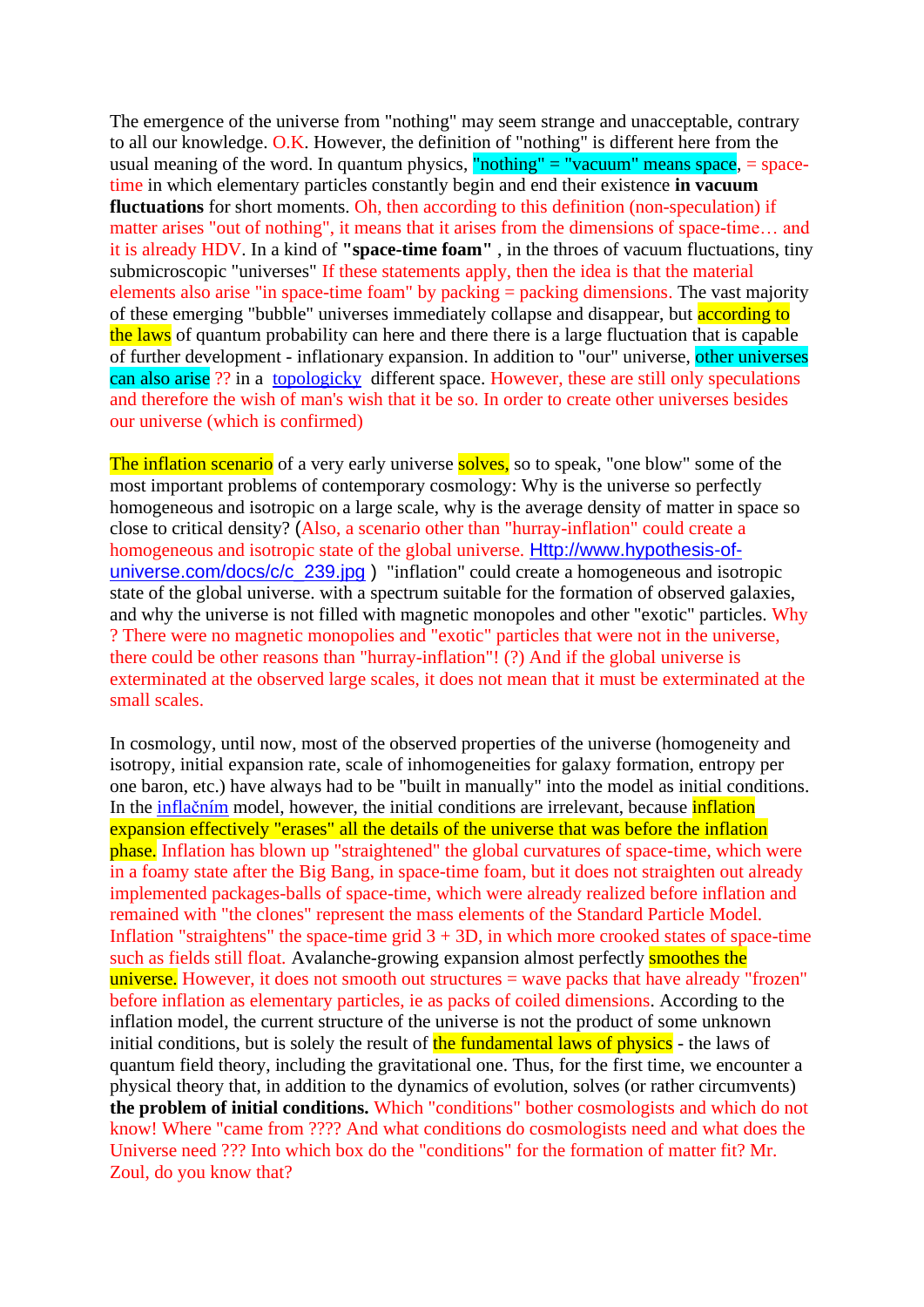If each universe began (and ended) with a physical singularity, it would differ in probability as close to one, rather substantially substantial, universe from the parent universe. You are already inventing the differences between the Mother Universe and the daughter Universes without knowing whether the daughter universes are confirmed at all. (As you would do with the devils in Hell why the common devil must have small horns and Beelzebub the big curved and why some who do not have a tail have only one horn) However, as we showed in the third part, (showed the assumption) the singularities of spacetime do not exist.. Therefore, the condition is met at the same time ... So if I come up with the assumption that singularity does not exist, then of course there is no other condition, does it exist? (If the devil doesn't have a tail, he can't have two horns, logically, because he has only one horn, and he has it because the physicist thinks so in the Hell model) to preserve all the information of the parent universe for the daughter universe. In order for the universe to arise, from Nothing ??? in Planck's time, the energy density in de [Sitterově](https://www.aldebaran.cz/glossary/print.php?id=2525) volume from which the universe began its expansion must have been supercritical. Are you saying, Mr. Zoul, that **the existence** of energy preceded the very origin of the Universe? what? But that's how you put it here. !! Ie. the universe came into being from the very beginning as closed. Our Universe after Bang originated as a "closed site of boiling foam of dimensions" "floating" in the infinite flat Euclidean two-magnitude space-time in front of Bang. (Bang is a step, extreme, change in the state of dimensional curvature.) As long as the energy density of the false vacuum in de Sitter's model is subcritical, there will be no quantum production of the universe [\(chaotické inflaci\)](https://www.aldebaran.cz/glossary/print.php?id=1781) at all. Supercritical density is therefore a necessary and at the same time sufficient condition for starting the process of chaotic inflation. During inflation, then, all the matter in the universe is gradually quantumly produced. Really? So it's a blow to the fight. And from what is all matter produced in "quantum" in times of inflation? so that its confinement is maintained throughout the period of inflation (a function describing the dependence of the probability **of spontaneous mass creation from the vacuum**  $\phi$ **h**, this is an interesting suggestion.  $3 + 3$ dimensions of space-time itself, then we can agree because this is already my HDV with spontaneous creation of elements of matter by packing dimensions into elements having the character and properties of matter ..., depending on the energy density of this vacuum, and you have already spoiled the spirit of common agreement has the character of a very sharp decreasing exponential depending on the energy density).

However, after the end of inflation, the probability of further quantum creation of matter is already very small. ? Why ? In your country, is matter born only in times of inflation? The energy density of the vacuum is constant over time, so in a boiling vacuum (quark-gluon plasma .., separate wave packets, which then "condense" or connect to hadrons…, etc., see QM) so on the Planck scales of energy is constantly generated, because unwrapped spacetime and thus vacuum foam. The reason is precisely the "curvature" of  $3 + 3$  dimensions of space-time - in principle. Every curvature of space-time is mass-created. Continued accelerated expansion of the universe is then possible only if some other form of energy grows exponentially in the universe yes, the energy of the "boiling vacuum" increases spacetime, which is always curved on the Planck scales, and because **every dimensional curve is mass-forming** - dark energy - which causes another exponential ?? expansion, at the end of which a so-called *big rip* can occur.

So far, Mr Zoulo has not given a word on the basic topic of his lecture: "how is space-time quantized and by what?, And why is space-time quantized"? : Is it worth noting that the probability of quantum mass production What is it? Quantum production? what is it ? in space, (quantum production) is governed by Linde's chaotic inflation is governed by an exponential density **function,** production is governed by **a function ??,** it follows the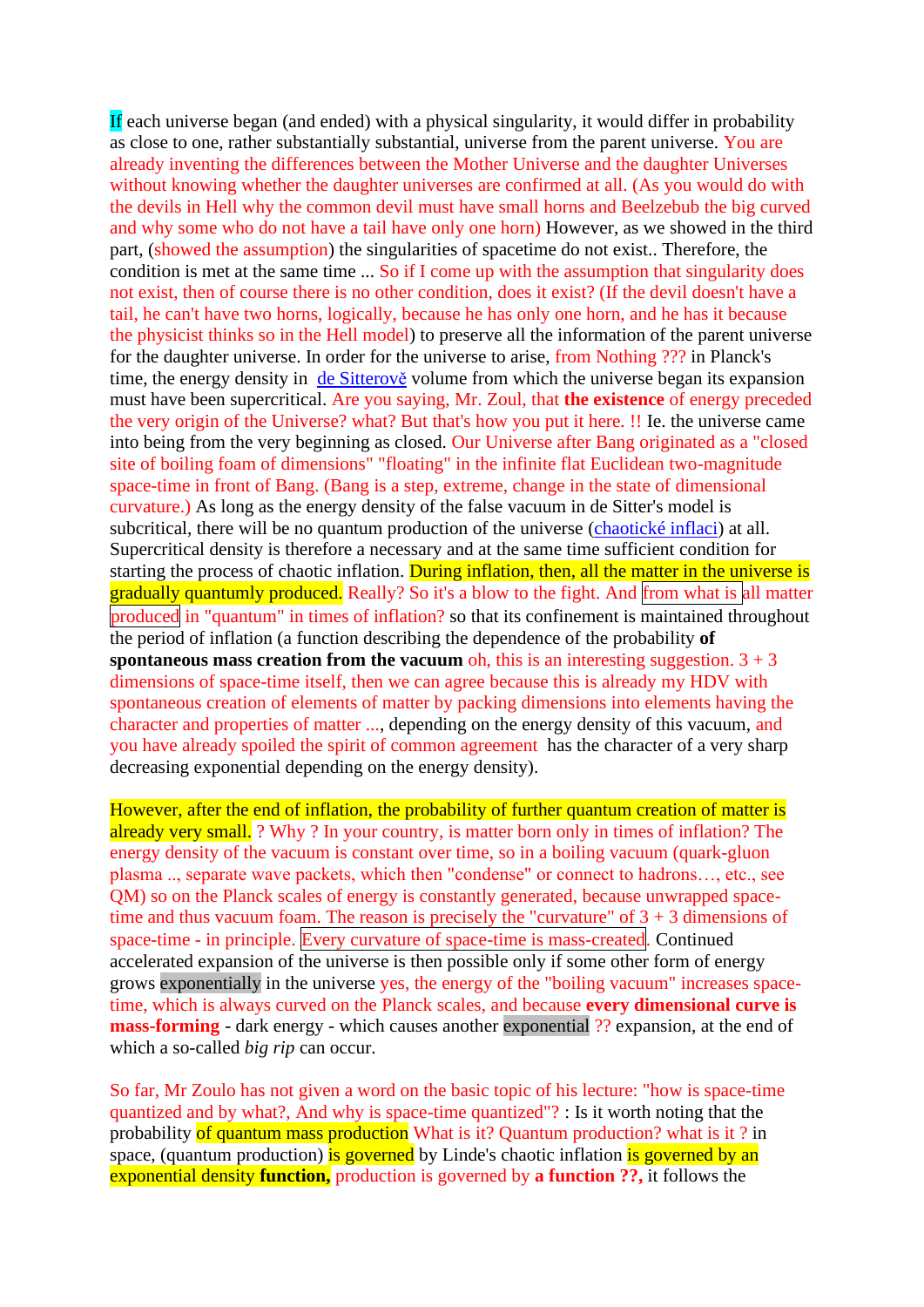exponential function of density, production is governed by the function ?? and therefore never drops to exactly zero. According to this model, (your model, Mr. Zoul?) there is a certain nonzero probability of new matter emanating directly from the vacuum even in the current universe. (!) Probability comes from a vacuum, Mr. Master?, or does the mass spring from the vacuum? Yes, from a  $3 + 3$  dimensional vacuum that "boils", it is foamy, ie from a vacuum that shows foam of curved dimensions… and each curvature of dimensions is mass-forming resp. is the state of the fields. Absolutely flat space-time, Euclidean does not contain matter, it exists only before Bang. That is, from a vacuum that "boils" is foamy, that is, from a vacuum that exhibits foam of curved dimensions… and each curvature of dimensions is mass-forming resp. is the state of the fields. Absolutely flat space-time, Euclidean does not contain matter, it exists only before Bang. However, this probability is so small that it can be set equal to zero for all practical purposes. Why ?, And the reason?

Andrej Dmitrievič Linde (\*1948)

In cosmic energy inflation, matter emanates from the vacuum and clusters into structures. Why only in times of inflation? reason? and proof ?! With a large *"burst"* at the end of the universe (if  $w \le -1$ ), the opposite process occurs. All the matter will probably dissolve and return its energy to the vacuum. In order for matter to "dissolve" into a flat vacuum, a flat spacetime, it would have to "untie from those curvatures of dimensions", the curvatures of dimensions within the packages of elementary particles would have to **e x p a n d** There are several factors at play at the same time:

- 1. The positive mass of all particles was initially precisely compensated by the negative energy of their mutual gravitational bond, so the total energy of the universe must be zero.
- 2. During expansion, the potential energy of the universe increases, but at the same time the energy of relic radiation [reliktního záření.](https://www.aldebaran.cz/glossary/print.php?id=967) decreases. It would be exactly the opposite when the universe shrinks.
- 3. No experiment has ever shown that, due to the expansion of the universe, any matter is still springing spontaneously from the vacuum. Matter ceased to form in the universe immediately after the end of the phase of chaotic inflation. [chaotické inflace,](https://www.aldebaran.cz/glossary/print.php?id=1781) It is possible (!)… In the boiling space-time in which the first phase was born: the quarkgluon plasma, the configurations eventually "froze" to the state of elementary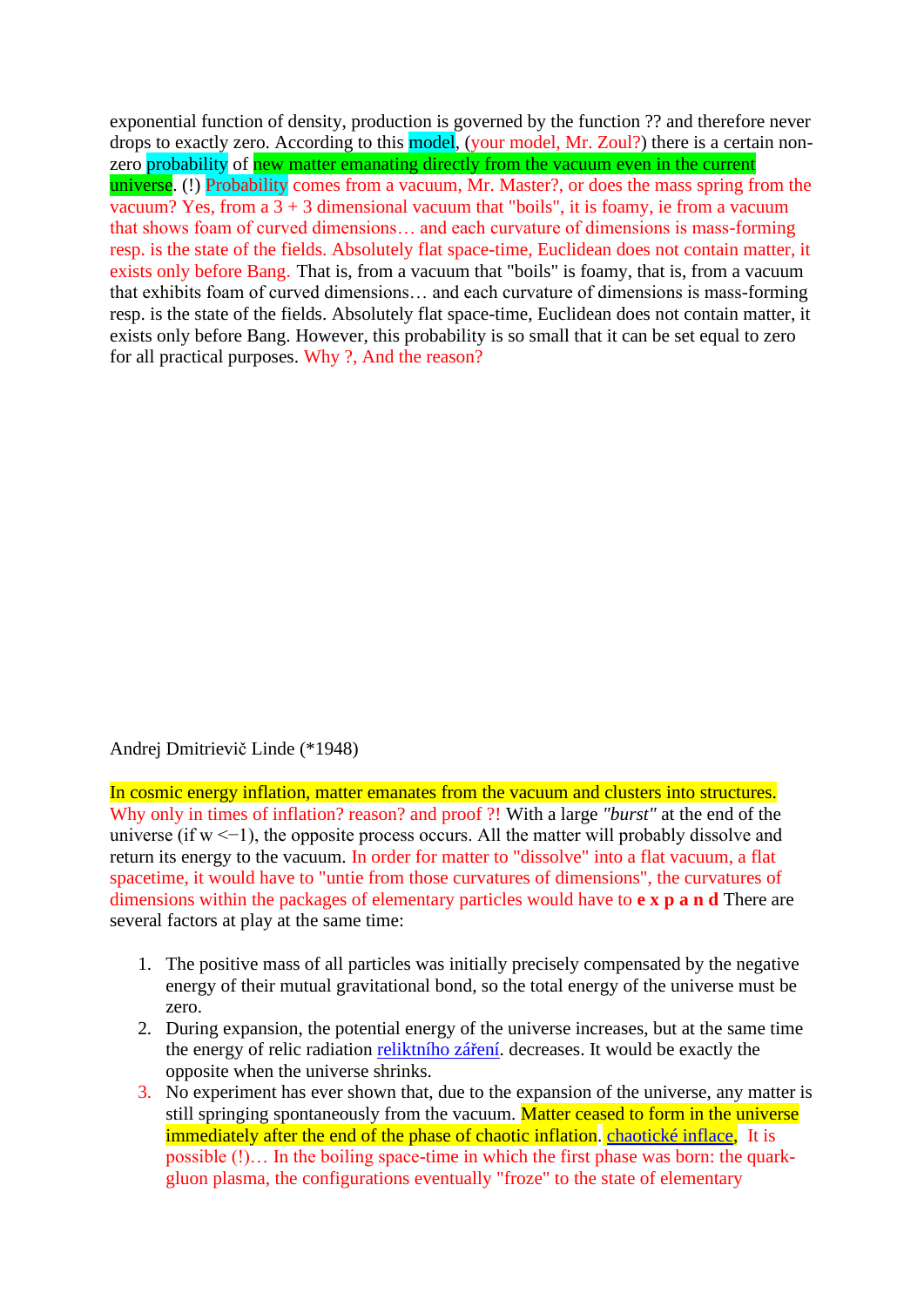elementary particles - the standard model. And they remained "clones." They partly "intertwined" on atoms, then molecules, etc. ie a few moments of Planck after time began to flow in one significant direction. O.K. maybe yes, after the antiparticles have been "packaged" with the time dimension curve "left" and the particles have been packaged with the time dimension curve "right". My assumption.

Because virtually no new matter is being created in today's universe? practically means what? So something little arises, right? Well, no one knows… due to the "unfolding" of the global curvature of space-time .., which "floats" new curvatures of space-time from the Planck scales… it can not be clearly demonstrated or refuted and therefore the loss of radiation energy during space expansion cannot be compensated as this happened during space inflation, and because, according to general relativity, energy is really being lost from space ?? on a global scale, it may be lost, but in the microworld of Planck scales, "vacuum boils", ie energy is "born" there as the wavelengths of photons are constantly increasing (radiation has already cooled from the original Planck temperature to today's 2.7 K), dark energy [temná](https://www.aldebaran.cz/glossary/print.php?id=729)  [energie,](https://www.aldebaran.cz/glossary/print.php?id=729) that is, the curvature of dimensions on the Planck scales as a natural solution to this problem. With accelerated expansion, the energy of the electromagnetic field decreases even faster, and thus the dark energy increases, O.K. which actually feeds itself. At the same time, the electromagnetic field is not the only thing that waves in space, and over time it can lose energy (by decreasing the curvature of dimensions) and thus feed voracious phantom energy. This positive feedback could lead to an avalanche effect in the future, which will end in a catastrophic rupture of the "fine web" of spacetime. "Bursting" of the smoothness of spacetime into "lines" of dimensions ??? And where will matter not know which "line" is to stick to, right? Apropo: And what was the quantization of the "fine fabric" at all? When did the "tearing" take place? And did it happen at all? When, Mr. Zoul?

Part of the original vacuum energy is now in the form of ordinary matter. "Boiling vacuum" is a crooked, very crooked space-time, an environment of curved  $3 + 3$  dimensions, and by its nature every curvature of dimensions is mass-forming and therefore "your vacuum energy" is a "form of matter", it is a state of "chaotically floating packages that start to behave according to rules and laws into interaction equations, in reality into interaction interactions… etc. And how did it happen? Mr. Zoul, what do you say is your interpretation of theory or your private opinion ?? But as the universe expands, matter thins and the energy of the vacuum grows proportionally again Yes, agree, because the vacuum at the level of the Planck scales is still foamy, ie it is the space-time of curved dimensions and… and the curvature of dimensions is the principle of mass construction expansions. I'm against accelerating expansion In the end, there will be no ordinary matter left. Stable particles will be torn which theory "tears" elementary particles ?? and only the virtual ones will remain, which in the form of local fluctuations of the metric = boiling foam of dimensions emanate from the vacuum. I don't have our own explanation to whether "today" in the vacuum is born only virtual steams and not other elementary particles, but after a big bang, it was and then disappearing again. However, if any other local fluctuation occurs, which exceeds its de Sitter horizon, another messy inflation occurs and the fake vacuum during it again a grub common mass, Aha, so it can be considered that "local fluctuations metrics = The blending vacuum dimensions "born mass elements by collecting- vlubíčkování dimensions of space-time as we know it. Vacuum energy in the appropriate area, of course, again proportionally decreases and this cycle is still repeated.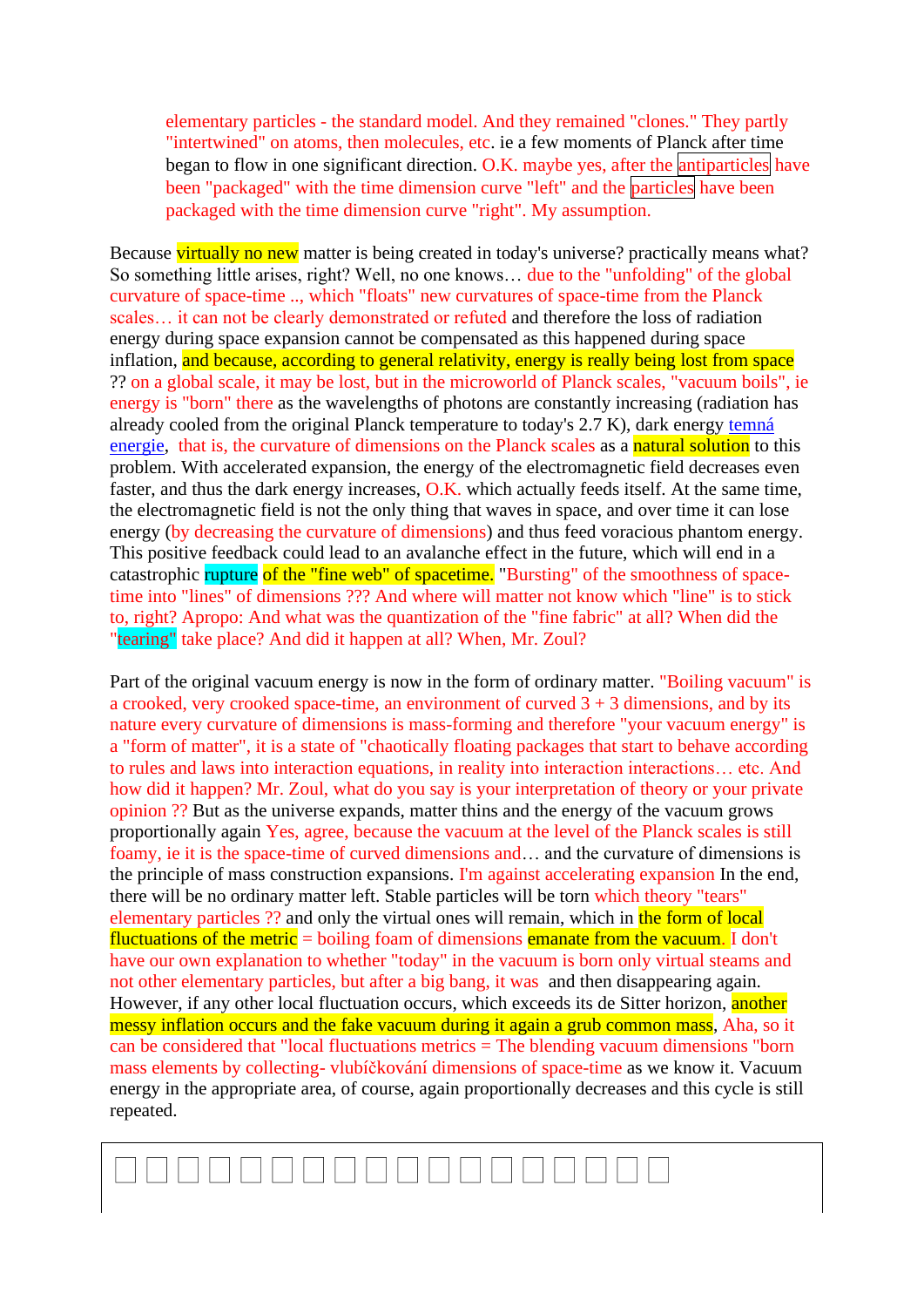In the quantum theories of space, space and time of discrete quantum structure. Noting something is not theory. And even explanation of the claim "foamed space-time", ie spacetime with the structure of the curves dimension, it also has a "quantum structure from the world macro". The elementary atoms of the space form the cellular network, it is again only the announcement of without the support of evidence or theory; If a smooth continuous space (3d) curl, to a lot of curl, "curves" into the mold "foam", it can be declared from the perspective of a macrometer that the 3D space is "quantized". From the point of view of macroscopic appears "foam" as a network of points and spaces, as leader and zeros, such as "something" and "Nothing", it is a rotation of "densities" and "dilutions"  $\rightarrow$  This is "quantized" space" in which individual Partones (? What is it?) They can only occur inside the cells, ie in discrete areas. his is only a statement as a statement as a **hypothesis = quantum the theory of** s **p** a c e – **t** i **m** e with the space itself "quantum" into "cells 3D" and there are partones in space cells. This is only a statement as a statement as a hypothesis = quantum the theory of space-time with the space itself "quantum" into "cells 3D" and there are partones in space cells. This is not the theory but only and only hypothesis. How are we stressed ?? In the previous works of our series, the series of science or Paddy ??, or it is a worse / better **hypothesis** of the HDV. Elementary particles (perhaps the author wanted to say partones or space atoms?) There are no more continuous in space. If the elementary particles of the standard model and the and OK, they are packs coiled dimensions that "float" in fewer curves 3 + 3d space-time In order for them to move in space - to flow from space cell to cell, from voxel to voxel (probably the partons) - they need to be constantly renewed Whom to renew?, Partones, or elementary particles must be renewedI hear this for the first time., With some refresh frequency, like the screen points. It makes "dimensional mousse dimensions"  $3 + 3$ space-time. The fastest particles can be poured from the cell into the cell at the rate of light, which will take precisely plancy time (more accurate formulation of this statement will be discussed in the final part of our series). Inside the space-time generated by such a grid. If I understand, I ask again: Smooth space-time has "local cells - quanta" by the author ?, Yes? (and in them partones?); And the cells of "quantized space" "within space-time" have a grid ?? It occurs essentially the illusory effect that the universe is expiring. In fact, however, only the size of the elementary cell is reduced. So it's theory or hypothesis? I'll ask experts about how much the hypothesis is more scientific than another hypothesis? eg HDV?

In order to in the area, ie from space, new cells are created (expand space itself), a gradual increase in dark energy is needed. etc., and well-bla.. It is more elegant, the vision that **foamed space-time** after the bang starts to expand until today's state of countless "sites" with different borrowing throughout the universe (because the gravitational field is locally curved 3 + 3d space-time) when we look fourdimensionally, ie Perspectors **Spin foams** (WIKI: **Spin foam** refer to the topological structure ... two or three dimensions ... etc.) Its shape is firmly determined - it is unchanged. Only when moving along the timeline, the number of cells on the selected time plane is constantly increasing. When expanding "curved-crumpled space-time, as if they stretch the intervals on the dimension ..., that? From the perspective of the spin foam, the universe reminds of a funnel. Surely the attentive readers did not escape that we did not define yet on what Planck cells are actually diminishing. I'm one ear. In fact, I actually determine the scaled using Planck Lengths in the universe. If the number of Planck Lengths  $=$  the line between the two measured objects with time increases, then these objects are efficiently driving away. And if the Planck's "extends" means that the dimension on which the line was chosen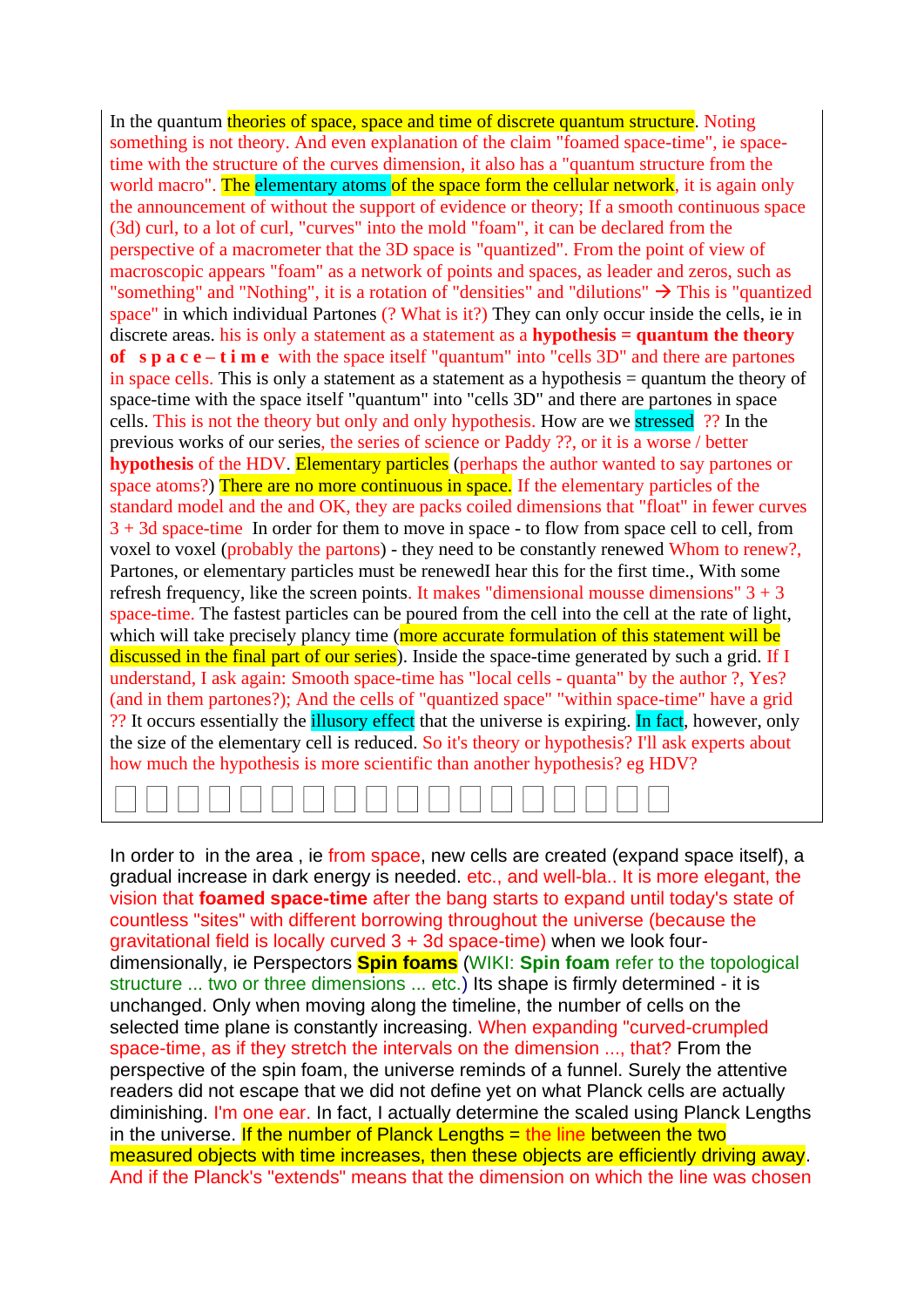and ... and the dimension is the same as "straightening" the **curvature** in the foam, the crumpled space-time, foam when you straighten, so it will be The observer appears as expanding dimensions. And it does not matter whether we say that we only shorten our benchmarks, or leave the scale with constant and expand space. Behind, in other words, it is the same as "dropping" "crumpled dimensions". A is one whether we say that we only shorten our standards, or leave scales constant and expand space. Underly, in other words, it is the same as "dropping" "crumpled dimensions". This two statements are equivalent to each other, as a different retention point than Planck's length  $=$  line (length is not a line. Length is either a quantity or dimension that can be determined plankck The interval) we do not, and therefore it is not to apply to its possible time changes.

He argues in favor of the concept of a "big burst", among other things, by analyzing **the time dynamics of the event horizon**. Um ... time dynamics? what is it ? For me, it would be that **time changes its pace of flow** .. even from the observer's place to the observed objects and during the aging of the universe. With the expansion of the universe beware: the universe is not the same as space-time \* the horizon of events occupies an ever smaller part of the total universe.  $\mathbb{R}$  With the exponential acceleration of space-time expansion, this effect would become increasingly dominant. The event horizon would shrink to the size of a cluster of galaxies, then galaxies whose stars would scatter into expanding space. beware: the universe is a different matter than space. In the final stages of expansion, the horizon would shrink sharply to the dimensions of the solar system, stars (Sun), planets. ? All these bound systems would disintegrate and "fly away" from each other.  $\sqrt{2}$  I have no desire to engage in controversy. In the end, the horizon would fall below the dimensions of the elementary particles, which would also be torn. Even such stable formations as black holes would eventually be destroyed. I have no desire to engage in controversy. At Planck's last moment, Planck's time is an interval, not a "moment" as a stop-state in the history of the universe or a stop-state in the time dimension, Mr. Zoulo! the negative pressure of an exponentially expanding vacuum would literally suck the last remnants of energy out of them, and they would also explode. What is the difference between space inflation and exponentially expanding space, Mr. Zoul? Immediately, the space-time metric in the discontinuity of the metric tensor **guy** would disappear. The amorphous variety formed in the topological foam could then, perhaps by statistical fluctuation, re-create an inflation-expanding region, which would give rise to a new universe. I have no opinion

### **Escape from the end of the world by a wormhole (**and we are already on the plane of speculation)

In the third part, tretificant dilum we became acquainted with the Einstein-Rosen bridge, which in Schwarzschild's geometry connects two spatially separated regions of the universe (essentially two parallel universes). \* Nothing more than a fictional hypothesis. We have also shown that nothing that moves faster than light can cross the Einstein-Rosen Bridge.

However, Schwarzschild's solution represents only the simplest case of solving Einstein's equations of the gravitational field, which is moreover physically very unrealistic. In this section, we will now examine several more realistic geometries. Hm..We start with a black hole, which in addition to its mass M also carries on its surface a non-zero electric charge Q. Such an object is described by the so-called Reissner-Nordström geometry. ??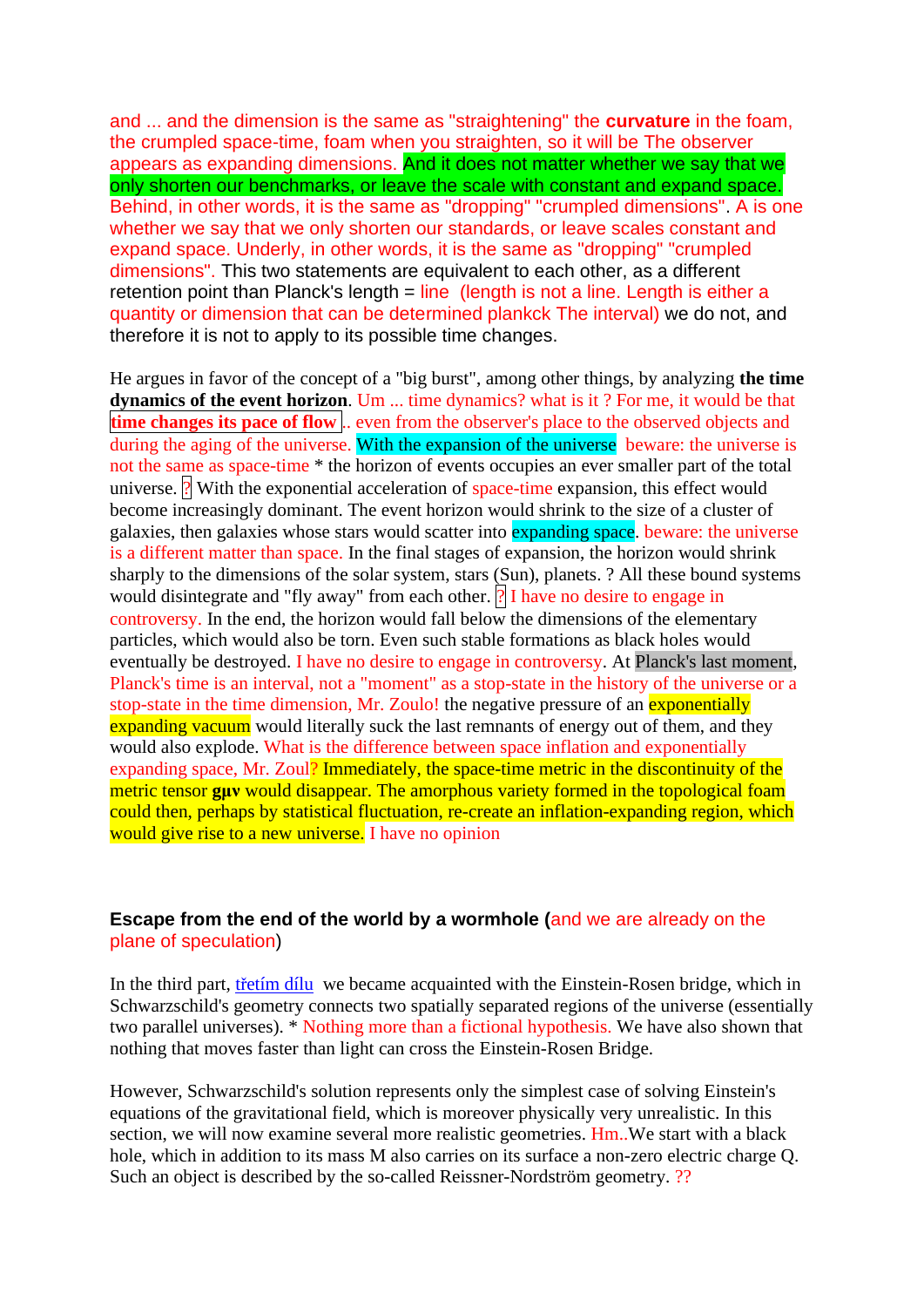### I will probably skip this part of the interpretation without comment, I did not notice the intention of the interpretation  $\rightarrow$

In Reissner-Nordström geometry, there are two "horizons" where the metric is not regular the "outer" horizon  $r = rg + and$  the "inner" horizon, the so-called Cauchy horizon  $r = rg-$ . The outer horizon rg + has a similar meaning as Schwarzschild's sphere in Schwarzschild's spacetime - it is the horizon of events, causally separating the inner area from the outer one. In the presence of an electric charge, the gravitational radius  $rg + is$  smaller than rg in the Schwarzschild case. Under  $r = rg +$ , the light cones are turned inwards towards  $kr = 0$ , and it would seem that every object that gets there will necessarily end in  $vr = 0$ . However, on the inner horizon  $r = rg-$ , the light cones begin to straighten again - there is thus a possible motion of the particle so as to avoid the center  $r = 0$ , where, according to the prediction of general relativity, the physical singularity would lie. However, it cannot get across the outer horizon (ie the horizon of events) back to the original spacetime, but necessarily to the "other universe" that lies with the original in the absolute future.

The singular behavior of the Reissner-Nordström metric in standard coordinates on these horizons is again only apparent and can be removed by moving to more suitable coordinates similar to Kruskal's. The geometric structure of this complete extension of the Reissner-Nordström solution is unexpectedly complex. An infinite number of periodically recurring universes appear here. ? In the third part, we have shown that quantum theories of spacetime exclude the existence of physical singularities, to show does not mean to prove or justify ie point or multidimensional objects of infinite density, replacing them with Planck density objects of finite, but still completely extreme. For all practical purposes, therefore, we can still refer to them as "singularities," because the encounter of any physical system, with the exception of the elementary particles themselves, with such an object will inevitably lead to its total destruction. Quite analogously, as when encountering a real physical singularity. To distinguish these Planck objects from real physical singularities, we will continue to write them in quotation marks.

In contrast to Schwarzschild geometry, where the "singularities" are of the spatial type (and thus inevitable for every object in area B), the "singularities" of the Reissner-Nordström geometry according to FIG. 2 time types - they are, so to speak, "time-limited" and can be avoided in principle. An observer who penetrates the outer horizon  $r = rg + as$  he moves through Reissner-Nordström spacetime can no longer return to the original outer space (area A1) and has essentially two options: First, to reach "singularity", where his worldline therefore, its existence within the considered variety) will definitely end. However, this is not inevitable (unlike Schwarzschild's spacetime), the observer can avoid the "singularity" and move on until it appears in the second asymptotically planar region A2, in the second universe, which lies with respect to the initial A1 in the absolute future.

 $\leftarrow$  I will probably skip this part of the interpretation without comment, I did not notice the intention of the interpretation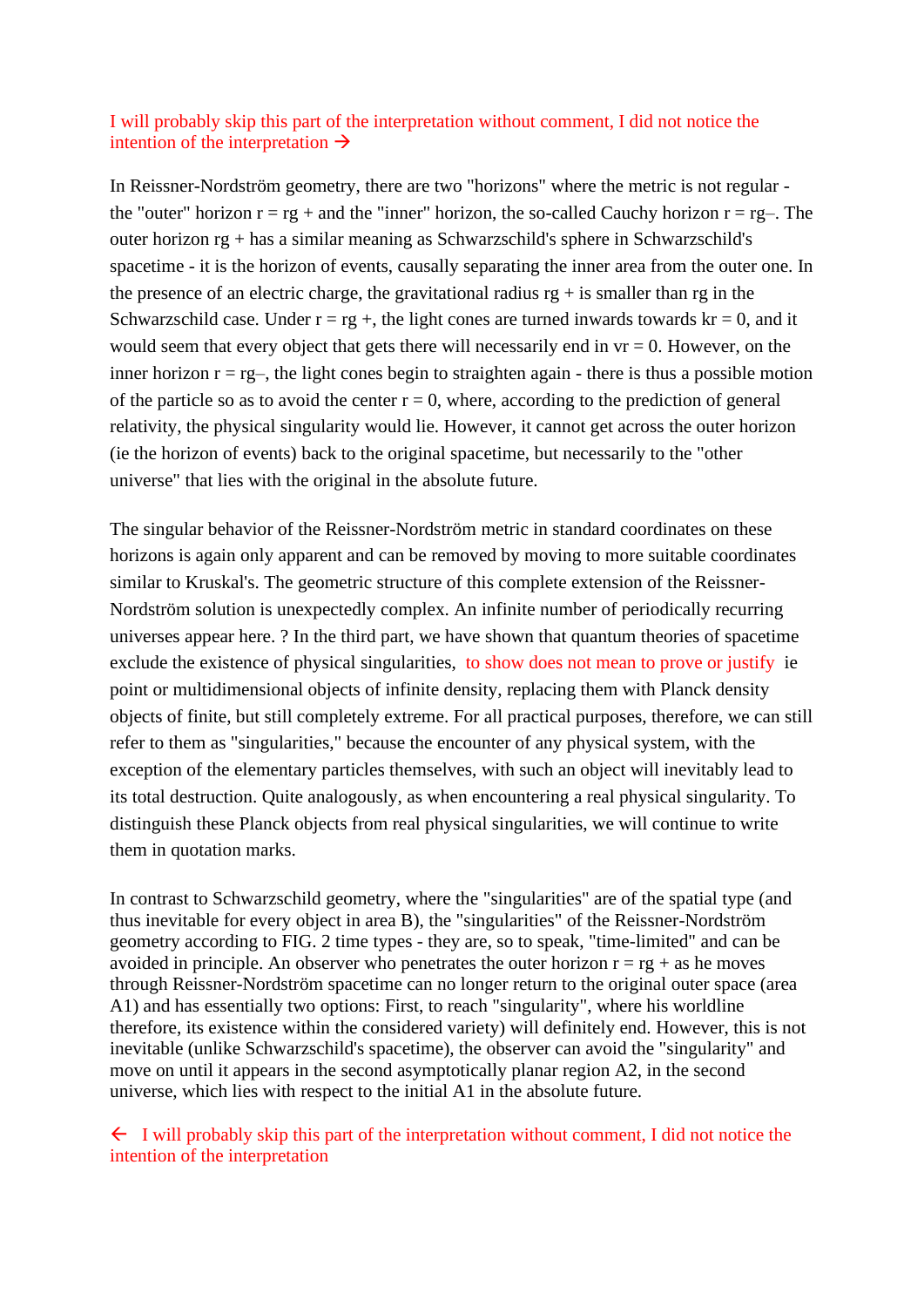Giant. 3: The observer O moving in the outer asymptotically planar region A1 of the Reissner-Nordström spacetime has three possibilities. Either it will constantly move in A1 (solid line), so in the limit it will get to  $I + or J +$ , which represent the asymptotic infinity, which has been converted to finite coordinates by conformal transformation. However, if the observer penetrates below the horizon  $r = rg + (dashed trajectory)$  into the inner region B1, he also passes through the inner horizon  $r = rg$  into the region C1, where he has two possibilities: either he encounters a "singularity" (dotted path) where he is absorbed and destroyed, or it can avoid the "singularity" (dashed trajectory) and reach another asymptotically planar outer region A2. The situation in this next universe A2 is not entirely determined by the initial conditions on the Cauchy hyperfield S, as can be seen, for example, in the point P ∈ A2. A real material object, moving in Reissner-Nordström geometry, can in principle travel between universes without having to go through a "singularity" (unlike Schwarzschild geometry, where the Einstein-Rosen bridge could only be passed at superluminal speed). If the body that is the source of the gravitational field rotates, the already excited external gravitational field will not be centrally symmetric, but can only be axially symmetric (if the mass-energy distribution in the rotating body is symmetrical with respect to the axis of rotation). Roy Kerr found an exact solution to Einstein's equations (in a vacuum) for such an axially symmetric case in 1963. Kerr's geometry describes the external field of stationary rotating objects, especially black holes. For a rotating black hole, Kerr's geometry is an exact vacuum solution of Einstein's equations. As in Reissner-Nordström geometry, there are again two horizons - the outer event horizon  $r = rg + and$  the inner (Cauchy) horizon r = rg−, on which Kerr's metric is pseudosingular. To reach the horizon, each object needs an infinitely long coordinate time (but a finite interval of its own time) and also an infinite angle  $(\varphi \rightarrow \infty)$  - due to the entrainment of inertial systems by momentum, it must make an infinite number of orbits around the horizon. A transition to Kerr coordinates ( $v +$ , r,  $\theta$ ,  $\varphi$  +) is used to remove this coordinate pseudosingularity (ie to analytically extend the metric across these areas). This transformation performs an infinite "compression" of the coordinate time t and an infinite "expansion" of the angular coordinate φ around the horizon. The metric then has a form in Kerr coordinates, which is already analytical to  $r = rg + and r = rg-$ . It turns out that in Kerr's spacetime, "singularity" has not a point but a ring structure.

#### $\leftarrow$  I will probably skip this part of the interpretation without comment, I did not notice the intention of the interpretation

Giant. 4: Cross section of Kerr's black hole with ring-type "singularity". Static limit means a surface in the shape of a rotating ellipsoid, surrounding the outer horizon of the Kerr black hole and separating the area where space is still possible in principle against the direction of rotation of the black hole, from the area - the so-called ergosphere - where such motion is not possible. Everything (including light) is forced to rotate together with the black hole - Kerr's geometry rotates here together with the black hole. This solution was later further generalized by Ezra Newman for the case of the presence of an axially symmetric electromagnetic field excited by a rotating axially symmetric source having an electric charge, which is also axially symmetrically distributed. The geometry of spacetime around such an object is called Kerr-Newman geometry. It is in fact a combined Kerr and Reissner-Nordström geometry.

### $\leftarrow$  I will probably skip this part of the interpretation without comment, I did not notice the intention of the interpretation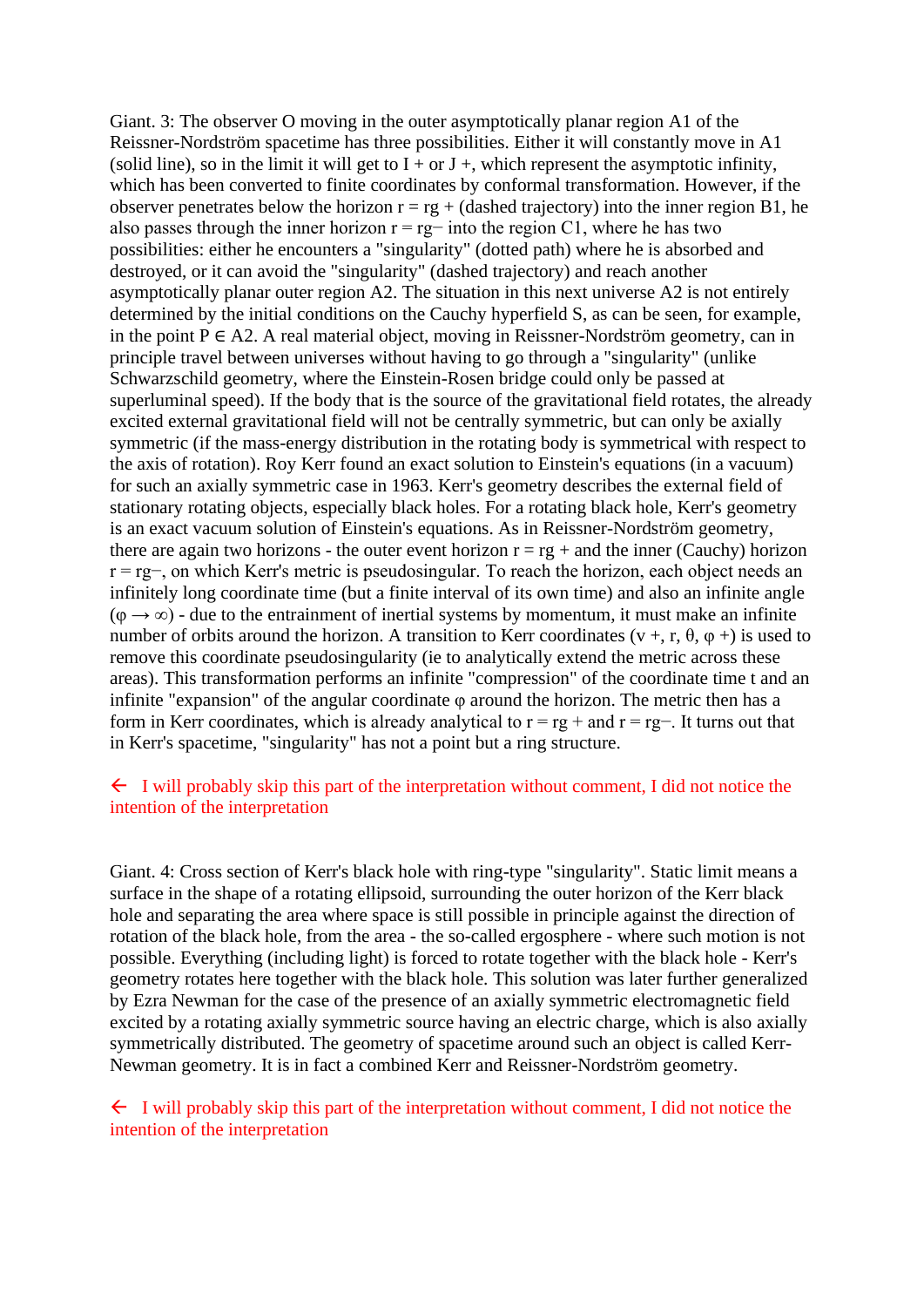The global geometric structure of Kerr-Newman spacetime is analogous to that of Kerr geometry described above. Thanks to wormholes leading to other universes, there is a way to escape the final destiny of the universe. From the solution of Einstein's equations for the curvature of space-time in such conditions, it follows that through a wormhole it is in principle possible to escape into the future eon, as we will show in a moment, and thus avoid the extreme end.

 $\leftarrow$  I will probably skip this part of the interpretation without comment, I did not notice the intention of the interpretation

# Cosmological consequences of spacetime quantization

The author is already approaching the interpretation and explanation of  $*$  "consequences"  $*$ quantization of space-time, but so far he has not presented the reasons, methods or purpose of quantization of space-time on 16 pages of interpretation. (he did not show the reasons or ways or purpose of quantization of space-time). In the paragraph marked with the pictogram of the index finger of the left and right, the author tells about the "atom of space", but fully explains and does not clarify about the cells of space about the parton in the cell; clarifying the idea of cells, neither experimental findings of cells nor the method of quantization of flat space, nor what it is done, nor the reason and meaning of "quantization" of smooth flat Euclidean  $3 + 3$ dimensional space-time. On 22 pages, there is a half-page passage of the interpretation with a non-fat unsolicited conversation and a statement about : *that "we have quantization. And if we have him, we'll call him Beéda "..bla-blah*

## Cosmological natural selection

Ashtekar 's former doctoral student Martin Bojowald, of the Max Planck Institute for Gravitational Physics in Potsdam, showed how a spin network could ignite a big bang. Ullmann explains "space quantization" in a complicated way, as follows : *spin is the rotational momentum - the Hilbert space of the quantized calibration field SU (2) can be generated by so-called spin networks based on twistor theory* 

*\*) These spin networks are taken as basic fundamental elements* ((this still not packages of the network)) *in loop theory creating a structure of space that thus becomes discrete. It can be imagined as a kind of "skeleton" or "kit" of one-dimensional fibers (graphs). The spin network does not exist in some space into which it would be nested, but the space itself creates (or creates what we perceive as space on a larger scale). At the submicroscopic level, space is no longer homogeneous, but has a fine-grained structure - it consists of countless interconnected "rings" or "loops" of Planck's dimensions.* ((on this dimensional level is wavy, ie grainy, it is a foam that seems to be a projected quantized))

*\*) In our book, the Twistors did not. The author of their importance is not convinced ... otherwise we used and discussed a number of other ideas and concepts of excellent relativistic physics R.Penrose.The evolution of the spin network over time creates a kind of*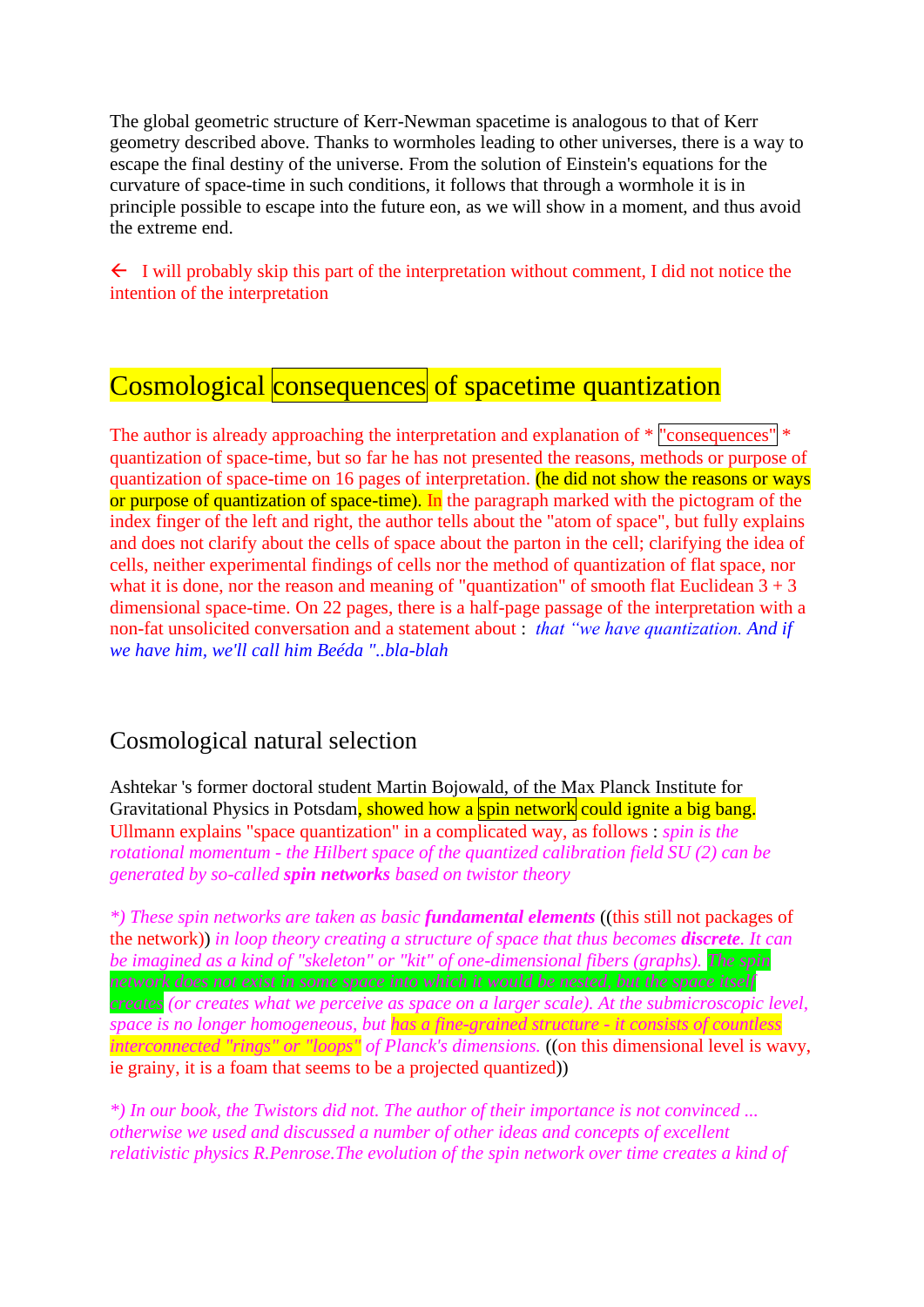### *"spin foam" that can be related to the above-mentioned quantum approach of Feynman orbit integrals.*

I do this explanation and description> Spin networks <+> Hilbert space <+> twistor theory <I do not understand the depth. Only intuitively perceive, and **I think my primitive HDV**  interpretation of space-time in the foam dimension, is the **same** as the same, so the interpretation of that the foam (spin foam) is born - coiled packages (Ashekar, Penrose, Bojowald, Ullmann tells them "ring-loops") which I have been present for 30 years as mass elements + their properties such as charge, weight, spin, etc. ....; This "folk, specific" interpretation is not far "mathematical-physical" interpretation of Asthekara, Penrose, Ullmann on the state of the universe on a large tip  $\rightarrow$  vaming vacuum, the spherical diameter foam. And I add to their ideas to their ideas, I add the candy-cherry to the cake that in the "twistor-spin foam" is born "clones = frozen configuration of collapsed dimensions" and it is already mass, elements of the standard particle model of noving packages of those Dimensions of length and time that will be mass. I'm moving about this achievement than they are with my spin network.

Martin Bojowald deals with Ashtekar's formalism applications on quantum cosmology and "singularity" in space. However, there is a lot between the large bang and the inside of the black hole. [http://www.hypothesis-of-universe.com/docs/c/c\\_409.jpg](http://www.hypothesis-of-universe.com/docs/c/c_409.jpg) Lee Smolin expressed the hypothesis that "singularity" in a black hole is a "big bang" from which a new universe is born, the descendant of the original. And thanks to the estimated "mutation", the laws of evolutionary biology can be applied.

When it is considered to concentrate the mass in a certain way, a black hole, whose space geometry corresponds to, for example, Reissner-Nordström, or Kerr solution, or their combination (Kerrova-Newman geometry). Author D.Zoul says that the act of "concentration of matter" creates a black hole, which is not so important, but "new space-time geometry" is also evident. Here, too, it is seen that it **is related** to "the shape of mass-shaped geometry". All these Einstein equations of the gravitational field contain wormholes, as tunnels connecting the different areas of our universe (so-called multiple space connections) and even into the universes of others. The total energy of any universe (and that our) is zero, so the quantum wormhole can expand in the other end to the giant universe, such as ours, without being violated by the law of Law of Preservation. There is still an interpretation of hypothetic ideas. Incidentally, the laws of the conservation will break. : In the universe, there is no volume, in which the "law conservation" is permanently true, rather! equation alternated by inequal. According to my considerations in the universe there is a law of alternating symmetry with asymmetries, without which the genesis of the universe would be.

[http://www.hypothesis-of-universe.com/docs/aa/aa\\_004.pdf](http://www.hypothesis-of-universe.com/docs/aa/aa_004.pdf) [http://www.hypothesis-of-universe.com/docs/aa/aa\\_002.pdf](http://www.hypothesis-of-universe.com/docs/aa/aa_002.pdf) [http://www.hypothesis-of-universe.com/docs/aa/aa\\_008.pdf](http://www.hypothesis-of-universe.com/docs/aa/aa_008.pdf) [http://www.hypothesis-of-universe.com/docs/aa/aa\\_013.pdf](http://www.hypothesis-of-universe.com/docs/aa/aa_013.pdf) [http://www.hypothesis-of-universe.com/docs/i/i\\_141.doc](http://www.hypothesis-of-universe.com/docs/i/i_141.doc) [http://www.hypothesis-of-universe.com/docs/h/h\\_082.jpg](http://www.hypothesis-of-universe.com/docs/h/h_082.jpg) [http://www.hypothesis-of-universe.com/docs/h/h\\_052.pdf](http://www.hypothesis-of-universe.com/docs/h/h_052.doc) [http://www.hypothesis-of-universe.com/docs/r/r\\_009.doc](http://www.hypothesis-of-universe.com/docs/r/r_009.doc) [http://www.hypothesis-of-universe.com/docs/r/r\\_003.doc](http://www.hypothesis-of-universe.com/docs/r/r_003.doc) [http://www.hypothesis-of-universe.com/docs/r/r\\_002.doc](http://www.hypothesis-of-universe.com/docs/r/r_002.doc) [http://www.hypothesis-of-universe.com/docs/eng/eng\\_008.jpg](http://www.hypothesis-of-universe.com/docs/eng/eng_008.jpg)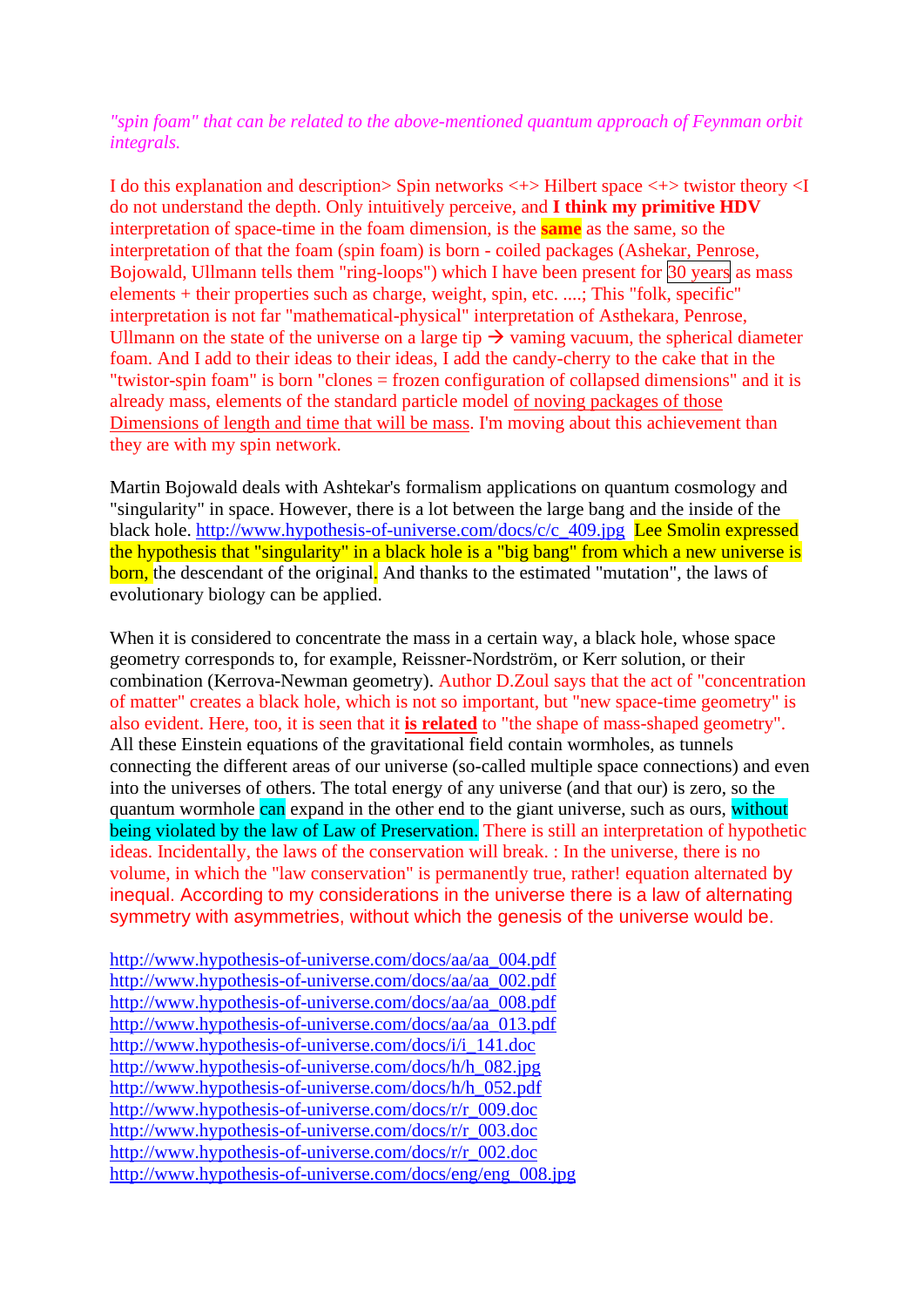[http://www.hypothesis-of-universe.com/docs/eng/eng\\_002.pdf](http://www.hypothesis-of-universe.com/docs/eng/eng_002.doc) [http://www.hypothesis-of-universe.com/docs/g/g\\_073.pdf](http://www.hypothesis-of-universe.com/docs/g/g_073.pdf) [http://www.hypothesis-of-universe.com/docs/g/g\\_062.pdf](http://www.hypothesis-of-universe.com/docs/g/g_062.pdf) [http://www.hypothesis-of-universe.com/docs/g/g\\_039.pdf](http://www.hypothesis-of-universe.com/docs/g/g_039.pdf)

What is of that worm holes primarily "blows", is de facto only the space itself. Matter in it (in space-time) appears as a result of the laws of maintaining total energy (ie resting and binding) in quantum fields.

It is the opportunity to "blow down" the new universe through artificially or naturally created wormhole leads to a very tempting idea that subsidiary universes can inheritance inheritance inherit their physics. This has led to the formulation of interesting hypotheses called cosmological nature selection, pronounced in the 1980s Lee Smolin, but also other authors, independently. This hypothesis essentially says that universes whose physics allows the emergence of a large number of black and horses and worm holes, are also extremely favorable to the emergence of life. They have a sufficient dense mass that must not be very great, as they would then have too short life, and thus lack of time for creating a large number of worm holes. They must also have exactly 3 large spatial dimensions and one time, etc. Still just fairy tales, boachotes ...

Only the universe, which has the highest "fitness" in the Darwin's sense of this word, ie the supreme ability to breed offspring and transmit their "genes" - its physics - subsidiaries, has consistent circumstances at the same time great potential to create life. (It's a phenomenon against the entropy that sir Zoula ?). This leads to the assumption that although the physics of just our universe (in the tangle of wealthy opportunities that the universe could choose) very little likely), this model can still be the most widespread in multierver, as it leads to the highest number of identical, or very similar copies. And just this model (or even a few of its subcocias) is the only compatible with the emergence of biological life (compare with anthropic principle) [antropickým principem\)](https://www.aldebaran.cz/glossary/print.php?id=1599).. Compare to the pyramidal idea of the development of life in the universe  $\rightarrow$ 

[http://www.hypothesis-of-universe.com/docs/aa/aa\\_037.pdf](http://www.hypothesis-of-universe.com/docs/aa/aa_037.pdf)

## **Conformal cyclic cosmology**

When astronomers examined the map of the relict microwave background of the universe [reliktního mikrovlnného pozadí vesmíru](https://www.aldebaran.cz/glossary/print.php?id=967) (CMB), they discovered an unusually large area that was colder than the surroundings. So the science was familiar with the famous cold spot (Cold Spot), which won the reputation of a mysterious phenomenon, preaching to the existing explanation and assumptions. Although standard inflationary theory predicts that hot and cold spots of different sizes are produced in the young universe, but the cold spot is strikingly larger and cooler than it should be. It is not only colder than the surroundings, but it seems that there is an almost empty space of about 10,000 galaxies. This cool place is the largest known structure and contains about 20% less mass than they should have according to all assumptions.

**Ruari Mackenzie and Tom Shanks** from the Mimogalactic Astronomy Center at the UK Durham University expressed the hypothesis that a possible explanation of the cold space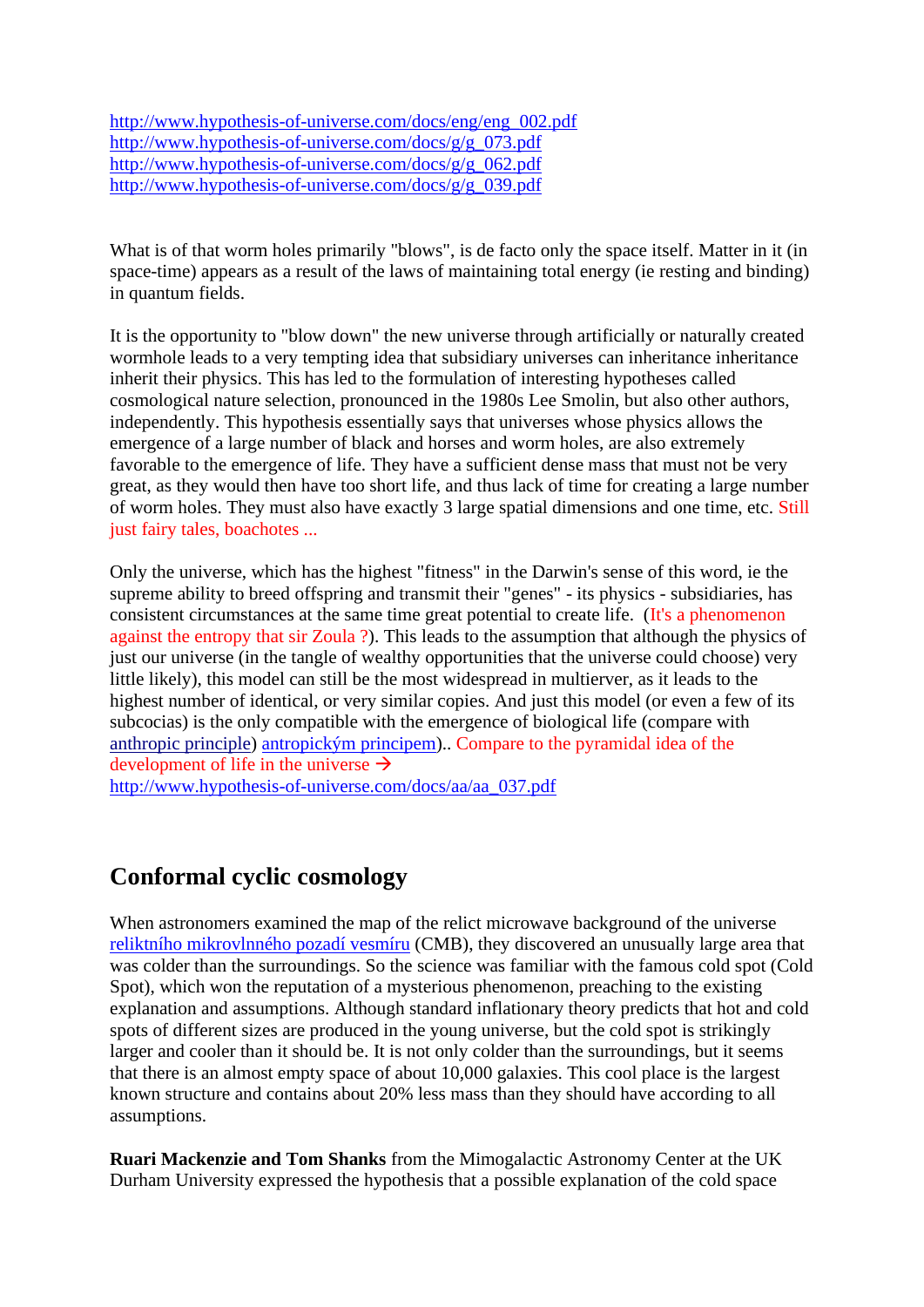could be a collision between our universe and one of billions of others that affected the deployment of galaxies in the place of rainfall.

The cool place is about three billion light years from the ground. While the average temperature of the microwave background is 2.73 K, ie -270.43  $\degree$  C, the cool place is about 0.00015 degrees more cold. In the scientific world, this study aroused, whose results published by Monthly Notices of the Royal Astronomical Society, considerable attention. However, another three suspected circular tracks were discovered by 2008, while the temperature of one of them was above average. More information can be learned, for example, in Bulletin Miroslav Havránka : We live in a space bubble? *[Žijeme ve vesmírné](https://www.aldebaran.cz/bulletin/2011_35_bub.php)  [bublině?](https://www.aldebaran.cz/bulletin/2011_35_bub.php)*

In 2010, a well-known British mathematical physicist [Roger Penrose](https://www.aldebaran.cz/famous/people/Penrose_Roger.php) concept, according to which the universe enters the future exponentially accelerating expansion to the Big Rip method, at the end of which only intangible particles are left - ie. Particles for which time is not defined (remember that according to special relativity is photon in its system at all places at the same time). When the universe loses the opportunity to measure its own time, the universe itself does not measure itself. The flow-flow of time is the reality only after the time dimension moves an object that smires "on the dimension of time" intervals. In the opposite guard of interpretation, the time stops in situations (local or already global) when the pallet of unequal bogus dimensions of time is extended - dimensions of time will be flat. **(**Its entropy [entropie](https://www.aldebaran.cz/glossary/print.php?id=1620) reaches the absolute maximum = timest dimension will be expanded into flatness, ie into "straight lines" and won't be able to grow, as it will no longer be defined arrow of time OK; in space-time 3 + 3 that has all six dimensions Expanded, flat time does not start because "after it" does not "what" run. Unpacked "There" will also be packages of elementary particles **)** Of course, the particles and, of course, distances, moves continuously (so-called *conformal transformation*) into the so-called new eot. [eónu.](https://www.aldebaran.cz/glossary/print.php?id=1511) This transition appears to effectively as *a new big bang*, I understand. Although the sequence of creation and terminations of universes (maternity to subsidiaries and vice versa) I do not believe, I understand that the "old" universe must get into the final stage which is in the state of absolute smoothing of  $3 + 3d$  ..., then occurs a new big bang = change status Prevented to the subsequent, changing the flat Euclidian infinite space-time on an extremely crooked state of  $3 + 3$  space-time dimensions, and after the Bang **a)** as a site drowned in the pre-big-bang infinite state or **b)** after the bang changes to a new crooked state "all endless space-time") and ... And in Penros cyclical realism, the new similar genesis probably was the "our", **our** universe. With the difference that the universe does not pass in any physical singularity, so it can be more principle over it until the previous EONU. ??? Observation in relict radiation, which we now attribute the effects of inflation, whom the universe has undergone in the first fractions of seconds after a large bang, they can actually come from our Eore, but from the final tear at the very end of the earlier, ie. from the period before a big bang. If this  $*$  fairy tale  $*$  scene is true, then there is one "Bangs" leap from total flatness to total extreme curvature dimensional dimensions. In particular, the observed inhomogeneity at the temperature of the reluctant radiation, which, according to inflationary theory, represent primary germs of future galaxies and galactic cavities, according to Penrose remains after final explosions of black holes at the very end of the previous Eore. It was a passage of interpretation of cyclical transitions "terminated" universes into new "eons", but ... but there is still the main idea of this session, ie. **Interpretation** of quantization of space-time. (when, why, how, the.)

If this hypothesis is correct (called the author author), a detailed statistical analysis of the PLLCK measurement should demonstrate in relict radiation by disparation of circular tracks,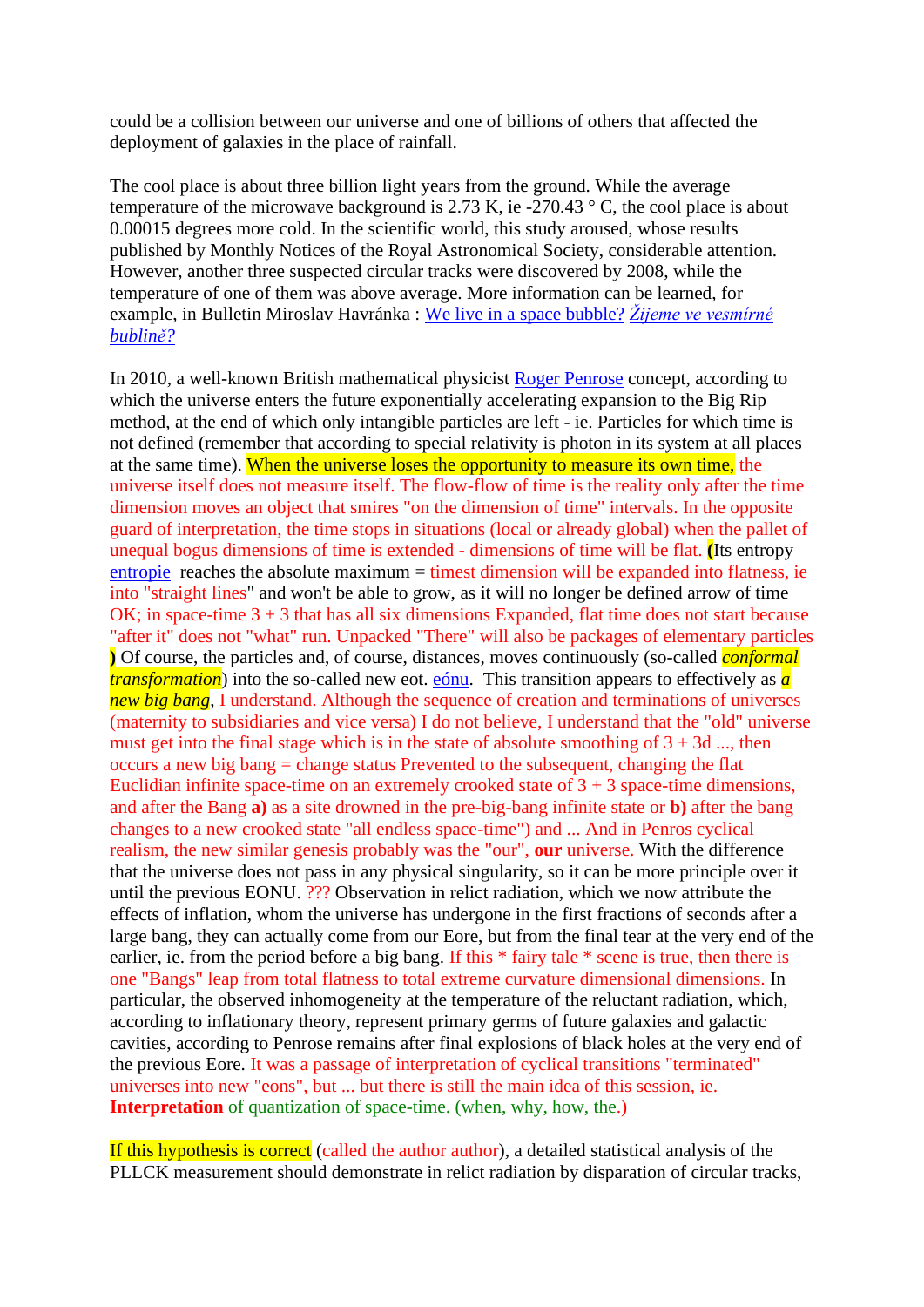spreading from the final explosions of black holes at the end of the previous Eore, roughly on the layout of the water level A few moments after we cared in the water a handful of sand. In the reluctant background, inhomogeneity in the distribution of matter in the parent universe should be imprinted in the form of characteristic irregularities. What we consider today as a result of inflation, it could in fact be a manifestation of the final exponential expansion and itself a big bang then a manifestation of the final Big Rip of the parent universe. Whether as so, me in the cyclical model is missing **Jump change of crooking dimensions** between "neighboring eons", ie. Big RIP and BIG-BANG.

Entities that survive the longest and disappears in the course of exponential expansion in the moment of BIG RIP, will be black holes. ??? You can talk about this if we know completely "what" black hole is and "from what". Weight is the property of the mass and mass (energy) is "every local state of multisfactured 3 + 3d space-time", *simply, as otherwise said* : "Compactified units-clusters of **many-multiple curved dimensions** of space-time quantities". Even the fields are "fewer" curves .., *as otherwise said, I do not know.* The whole of their energy at the time of the final deviation-drain "**Shutdown**" is basically too "straightening all the crooked dimensions of the  $\overline{\text{location}}$  passes through the transition area between eons among the eons may not be an flat but "any" interface and leaves its imprint in the relic radiation of our universe . Another testable radiation may be massive gravitational waves that originated in the maternal universe, for example, with precipitation of giant black holes. Indeed, they should go through the barrier between the eons and leave measurable tracks on our relent background, in the form of circular or elliptical tracks, relict radiation "is radiation" but you modify it "in the area in the telescope" ... then you can easily "make your desktop - This "elliptical traces, although radiation  $=$  the flow of photons no'Stopy' does not let the elliptical ... which will have the temperature either slightly higher or, on the contrary, lower than the average.

After a long time, many of these circular waves can interfere with their neighbors and there is a relatively confusing interference pattern that should nevertheless be analyzed and reconstructed by Fourier analysis [fourierovské analýzy](https://www.aldebaran.cz/glossary/print.php?id=1219). methods. It was calculated that the thermal correlations that cause these effects, should not have angles above 60 ° on the heaven. Really observed correlations in the relent background truly disappear on an angular scale of 60 °, which has not yet been able to explain the standard inflation model.

**Group theory of the field** (it seems to finally the interpretation "about quantizing") time and space", which was the task of this scientific work)

In 2013, Steffen Gielen from the Canadian Border Institute of Theoretical Physics in Waterloo in Ontario, along with their colleagues, took the quantization of space **"to use"** quantum space is not **"explaining"** quantizing the lengths and flow of time ... and it is interested. The reason and proof that the reality of continuity of "lengths" is necessarily and demonstrably and necessarily quantized (not only on paper in mathematical formalism) and that without "quantization", reality cannot do ... New mathematical approach **to quantum gravity**, this is only a statement, not evidence of reality called Group Field Theory (GROUP THEIR), you "take the quantity of length" (demonstrably continuous in three dimensions perpendicular) and ... and brightness of the idea of the idea that you mention her to "pieces"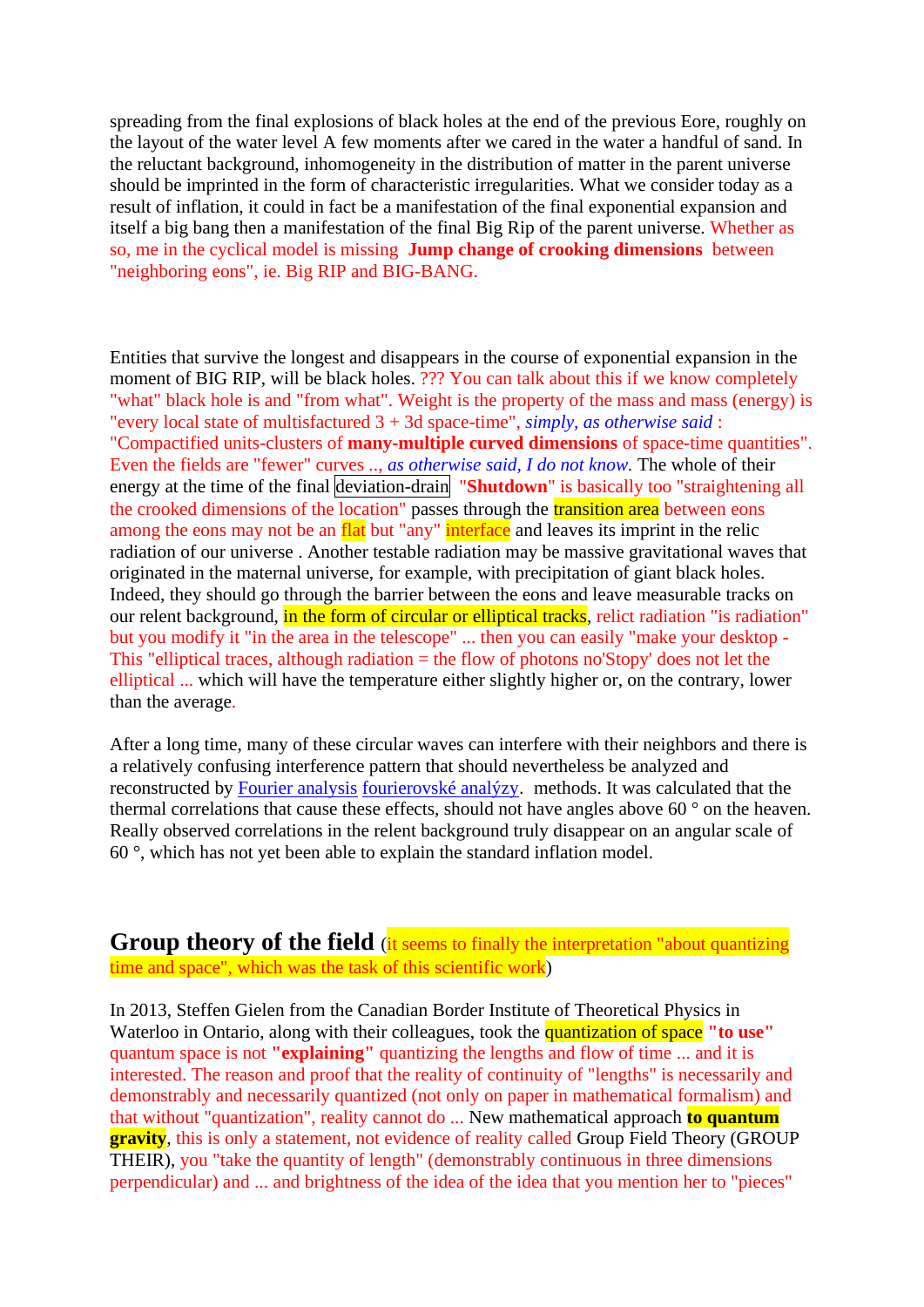(the universe himself, but you are not on her) ... Well, and thus you already have the physical reality, from which you build "quantized space" and because gravity is a field, a field of crooked space-time, so here You have on paper "reality" (proven), ie quantized gravitational field, and mark it with the name, Třebe "Group theory" .. Which is a form of quantum field theory on Lie's Grupa. [Lieově](https://www.aldebaran.cz/glossary/print.php?id=2530) grupě. In the Group theory theory, a smooth space is created by merging the basic quantity of the space and then evolves into the present form. And in this abstract idea-vision you can be wrong. Continuous space-time appears on the planckovsky scales, so quantized because the "smoothness-flat" space (three length dimensions) curledlytwisted into the form of "foam" [http://www.hypothesis-of-universe.com/docs/c/c\\_415.gif](http://www.hypothesis-of-universe.com/docs/c/c_415.gif) ; [http://www.hypothesis-of-universe.com/docs/c\\_c\\_419.gif](http://www.hypothesis-of-universe.com/docs/c_c_419.gif) and you are browsing here "in the cut" [http://www.hypothesis-of-universe.com/docs/c\\_428.jpg](http://www.hypothesis-of-universe.com/docs/c_428.jpg) (in the microscope always slices) and thus see the "geometric field" of dust and dilutigates, fields of points and spaces, fields of leader and zero, field "Nothing" and "something", field "black and white quantums. [http://www.hypothesis-of-universe.com/docs/c/c\\_427.gif](http://www.hypothesis-of-universe.com/docs/c/c_427.gif) and still auxiliary abstraction [http://www.hypothesis-of-universe.com/docs/c/c\\_424.gif](http://www.hypothesis-of-universe.com/docs/c/c_424.gif)

Gielen together with other theorists took place a significant breakthrough when they managed to derive Fridman's equations directly within the **quantum concept** of space-time. Further efforts are now focused on a precise description of the space itself in a large bang, if it is the basic idea of HDV (foam-gluouová plasma, where "bodies-produced" elemental particles of "package" dimensions  $3 + 3$  Speakers remaining in the geometric configuration of their curvature, but "surrounding" space-time is further expanded ... etc.) cosmological inflation and dark energy.

## **Observation data**

### Anisotropy of the protor

The cellular structure of the space should lead to fine anisotropy in certain selected directions. The research team led by John Webb from the Australian University of New South Wales watched the distant Kvazar [kvazar](https://www.aldebaran.cz/glossary/print.php?id=932)  $J1120 + 0641$ , whose radiation is distracted on the ground on several interstellar gas clouds. With the help of genetic algorithm, researchers first cleaned data from noise and other disturbing influences. Subsequently, they concluded that a defective structure constant that is a combination of light, elemental charge, planckovy constants and vacuum permittivity, remains constant in time, but slightly changing in space. The fine structure constant determines the emission and absorbent properties of the atoms, is therefore suitable for astrophysical measurement of a very distant universe. Webb's team showed that there are at least one axis in the universe (so-called dipole axis) along which the fine structure constant varies slightly compared to other spatial directions.

### Scattering lights on empty space

Sampling of space leads to the space in addition to macroscopic (gravitational) curvature also discrete microstructure of LH radius. Foam of a whirl vacuum, which appears Mr. Zoul as the "space of space" quantity, even though the space is on these scales, the foamed microstructure is finally (!)Well, finally (!) This from the scientist studied climbed ..., as a hairy blanket; The foam appears to be "quantization of continuity" ; The foam appears to be "quantization of continuity" for electromagnetic radiation with a longer wavelength, a variety of quantum sampling of the metrics in the respective longer scale. Not fully, fields are still